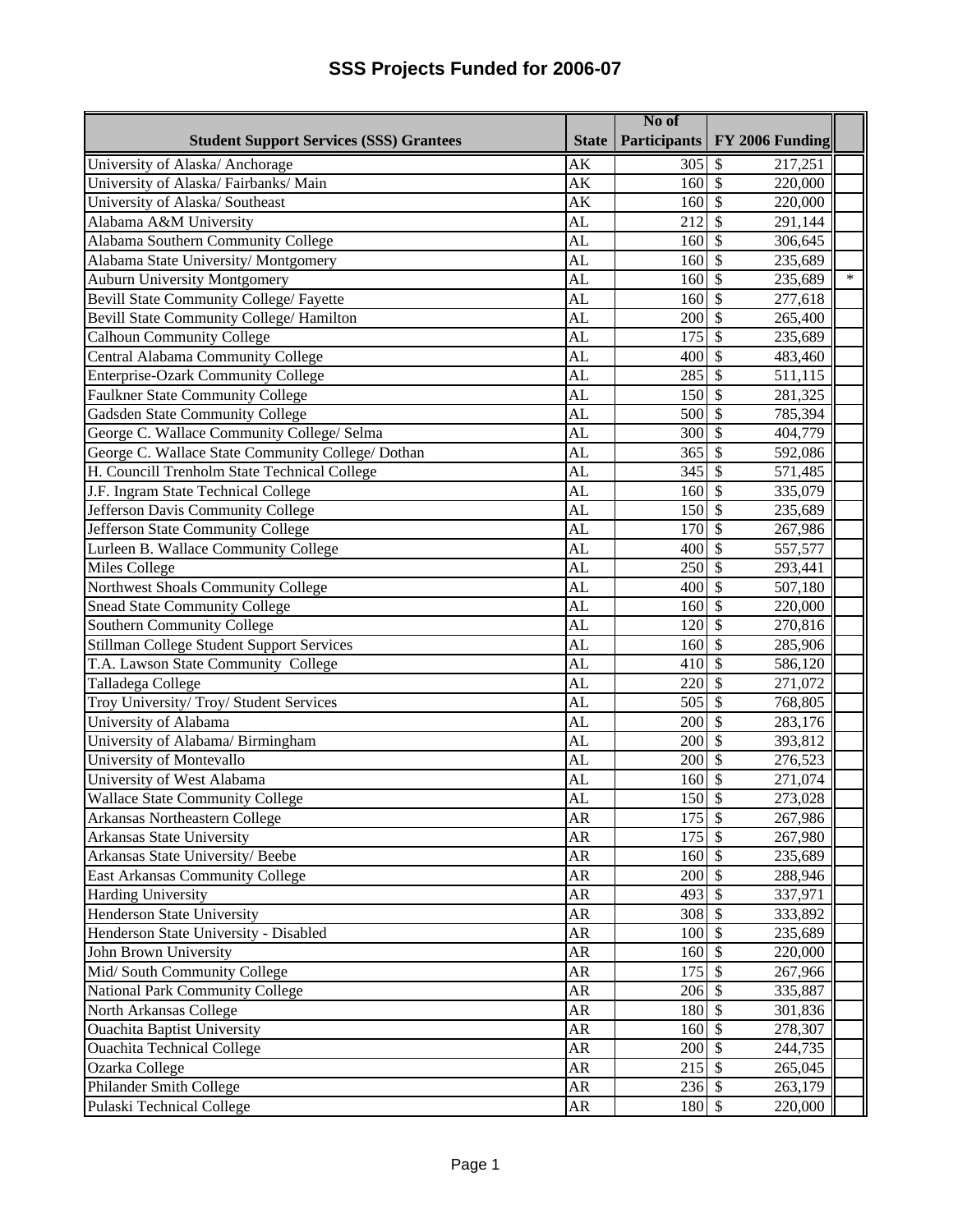| <b>Rich Mountain Community College</b>                      | AR                     | $220 \, \text{S}$        | 302,925                             |
|-------------------------------------------------------------|------------------------|--------------------------|-------------------------------------|
| South Arkansas Community College                            | AR                     | 165                      | 271,062<br>  \$                     |
| Southeast Arkansas College                                  | AR                     | 160                      | <sup>5</sup><br>220,000             |
| Southern Arkansas University                                | ${\sf AR}$             | 250                      | $\mathsf{S}$<br>326,253             |
| University of Arkansas                                      | AR                     | 325                      | $\overline{\mathbf{S}}$<br>331,079  |
| University of Arkansas Community College/ Hope              | AR                     | 200                      | $\overline{\mathbf{S}}$<br>267,987  |
| University of Arkansas/ Little Rock                         | <b>AR</b>              | 260                      | $\mathcal{S}$<br>341,906            |
| University of Arkansas/Monticello                           | AR                     | 160                      | $\mathcal{S}$<br>220,000            |
| University of Arkansas/ Phillips Community College          | AR                     | 257                      | $\mathcal{S}$<br>299,572            |
| University of Arkansas/ Pine Bluff                          | AR                     | 308                      | $\mathcal{S}$<br>393,296            |
| University of the Ozarks                                    | <b>AR</b>              | 180                      | $\mathcal{S}$<br>261,538            |
| American Samoa Community College                            | AS                     | 160                      | $\mathcal{S}$<br>267,986            |
| Arizona Board of Regents                                    | $\overline{AZ}$        | 240                      | <sup>5</sup><br>282,039             |
| Arizona State University                                    | $\overline{AZ}$        | $240\overline{\text{S}}$ | 207,283                             |
| Arizona State University - Disabled                         | AZ                     | $270 \text{ s}$          | 233,527                             |
| Arizona Western College                                     | AZ                     | $240 \,$ \$              | 315,222                             |
| Central Arizona College                                     | AZ                     | 160                      | <sup>5</sup><br>220,000             |
| Cochise College                                             | AZ                     | 175                      | <b>S</b><br>235,689                 |
| Eastern Arizona College                                     | AZ                     | 190                      | 242,812<br>  \$                     |
| Gateway Community College                                   | AZ                     | 160                      | $\mathcal{S}$<br>220,000            |
| Phoenix College                                             | AZ                     | 250                      | 267,051<br>$\mathcal{S}$            |
| South Mountain Community College                            | AZ                     | 160                      | $\overline{\mathbf{S}}$<br>220,000  |
| University of Arizona                                       | $\mathbf{A}\mathbf{Z}$ | 250                      | $\mathcal{S}$<br>233,990            |
| Yavapai College                                             | AZ                     | 300                      | \$<br>386,671                       |
| Antelope Valley College                                     | $\overline{CA}$        | 160                      | $\mathcal{S}$<br>235,689            |
| Butte-Glenn Community College District                      | $\overline{\text{CA}}$ | 160                      | $\overline{\mathcal{S}}$<br>219,981 |
| Cal Poly Pomona Foundation, Inc.                            | $\overline{\text{CA}}$ | 250                      | $\mathcal{S}$<br>354,556            |
| California Lutheran University                              | $\overline{\text{CA}}$ | 200                      | $\mathcal{S}$<br>236,966            |
| California Polytechnic State University                     | $\overline{\text{CA}}$ | 250                      | $\overline{\mathbf{S}}$<br>275,426  |
| California State Polytechnic/ Pomona - Disabled Project     | $\overline{\text{CA}}$ | 150S                     | 267,986                             |
| California State University/Bakersfield                     | $\overline{\text{CA}}$ | $250 \, \text{S}$        | 285,785                             |
| California State University/ Chico                          | $\overline{\text{CA}}$ | 160                      | $\vert$ \$<br>235,689               |
| California State University/ East Bay Foundation            | CA                     | $425 \,$ \$              | 433,941                             |
| California State University/ East Bay Foundation - Disabled | $\overline{CA}$        | $125 \,$ \$              | 220,000                             |
| California State University/ Fresno                         | CA                     | 200                      | $\mathcal{S}$<br>278,295            |
| California State University/Fullerton                       | CA                     | 160                      | -\$<br>278,295                      |
| California State University/ Los Angeles - Disabled         | CA                     | 100 \$                   | 267,986                             |
| California State University/ Monterey Bay                   | $\overline{CA}$        | 163S                     | 235,689                             |
| California State University/ San Bernardino                 | CA                     | $325 \,$ \$              | 355,665                             |
| California State University/ San Marcos                     | CA                     | $205 \text{ }$ \$        | 278,295                             |
| California State University/ Stanislaus                     | CA                     | 250 \$                   | 350,373                             |
| California State University/ Dominguez Hills                | CA                     | 160S                     | 235,689                             |
| California State University/ Long Beach                     | $\overline{CA}$        | 450 \$                   | 485,602                             |
| California State University/Sacramento - Disabled Project   | $\overline{CA}$        | 120S                     | 254,540                             |
| Cerro Coso Community College                                | $\overline{CA}$        | 250 \$                   | 235,689                             |
| Chabot/ Las Positas Community College District              | CA                     | 160 \$                   | 220,000                             |
| City College of San Francisco                               | $\overline{CA}$        | 300 \$                   | 373,108                             |
| College of the Dessert                                      | CA                     | 175 \$                   | 267,985                             |
| College of the Siskiyous                                    | CA                     | 180 \$                   | 253,057                             |
| <b>Compton Community College</b>                            | CA                     | 160S                     | 217,899                             |
| Copper Mountain College                                     | CA                     | 160 \$                   | 235,689                             |
| <b>Evergreen Valley College</b>                             | CA                     | 160 \$                   | 267,878                             |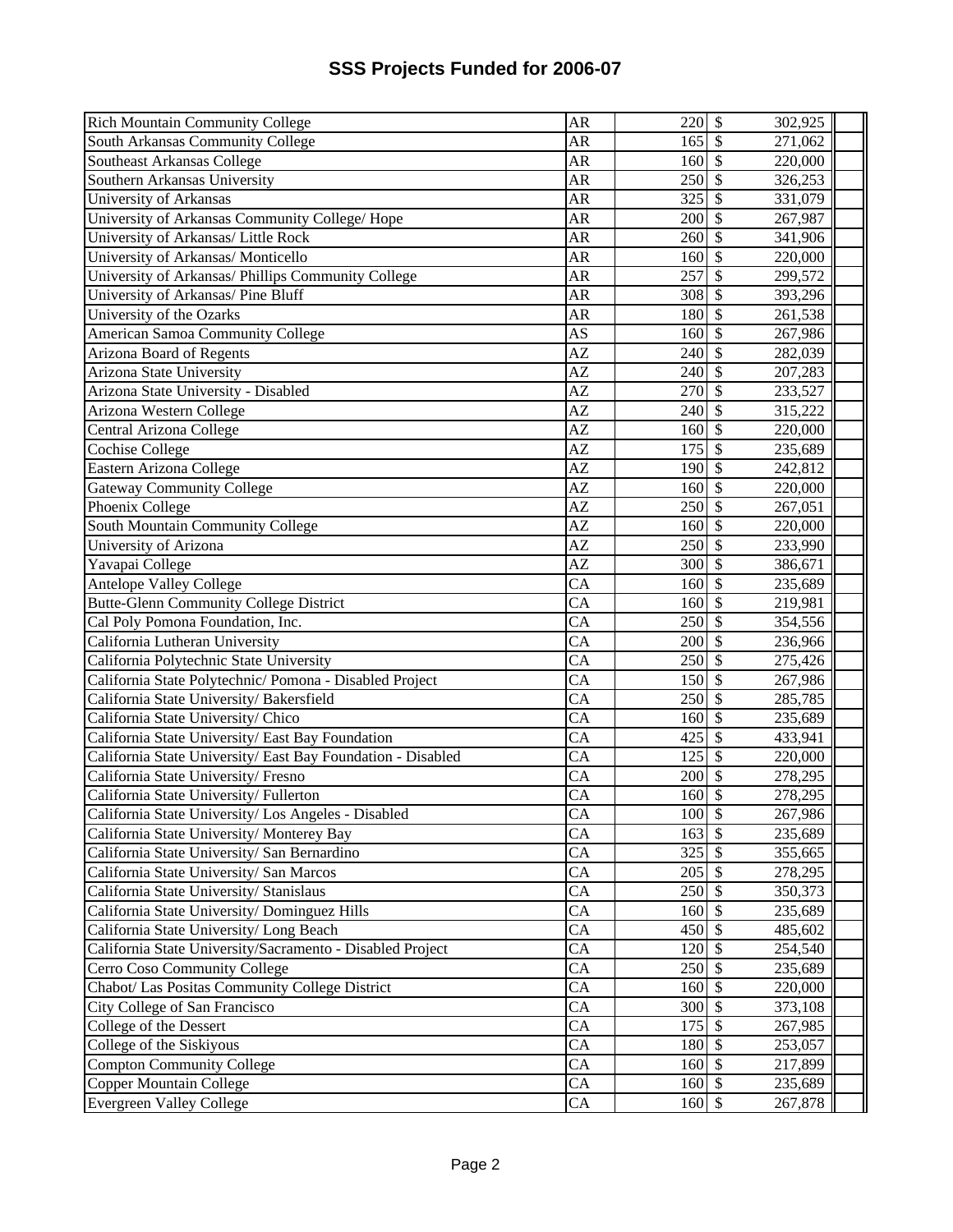| <b>Feather River College</b>                                | CA                     | 160S                        | 235,689                             |  |
|-------------------------------------------------------------|------------------------|-----------------------------|-------------------------------------|--|
| <b>Fresno City College</b>                                  | <b>CA</b>              | 160 \$                      | 235,689                             |  |
| Gavilan College                                             | CA                     | 160S                        | 235,689                             |  |
| <b>Hartnell College</b>                                     | $\overline{CA}$        | 160                         | $\mathcal{S}$<br>220,000            |  |
| <b>Humboldt State University</b>                            | CA                     | 500 \$                      | 355,439                             |  |
| <b>Imperial Valley College</b>                              | $\overline{CA}$        | $350$ \$                    | 401,755                             |  |
| Long Beach City College                                     | CA                     | 165                         | $\mathcal{S}$<br>267,986            |  |
| Long Beach City College - Disabled                          | CA                     | $90\overline{\smash{5}}$    | 220,000                             |  |
| Los Angeles Mission College                                 | $\overline{CA}$        | 160                         | $\mathcal{S}$<br>220,000            |  |
| Los Angeles Southwest College                               | CA                     | 250                         | $\mathcal{S}$<br>418,463            |  |
| Los Angeles Valley College                                  | $\overline{\text{CA}}$ | 160                         | $\mathcal{S}$<br>220,000            |  |
| Los Angles City College                                     | $\overline{\text{CA}}$ | 160                         | $\mathcal{S}$<br>267,986            |  |
| Los Angles Harbor College - Disabled Project                | $\overline{\text{CA}}$ | 175                         | $\mathcal{S}$<br>278,295            |  |
| <b>Mission College</b>                                      | $\overline{\text{CA}}$ | 160                         | $\overline{\mathcal{S}}$<br>254,739 |  |
| Monterey Peninsula College                                  | $\overline{CA}$        | $200 \text{ s}$             | 280,748                             |  |
| Mount St. Mary's College                                    | CA                     | $225\overline{\smash{)}\,}$ | 277,583                             |  |
| Napa Valley Community College District                      | CA                     | 180 \$                      | 267,986                             |  |
| National Hispanic University                                | CA                     | 160                         | $\mathcal{S}$<br>219,957            |  |
| Palomar Community College District                          | $\overline{CA}$        | 245                         | 283,552<br>-\$                      |  |
| Pasadena City College                                       | CA                     | 200                         | $\mathcal{S}$<br>278,295            |  |
| Redwoods Community College District                         | CA                     | 200                         | $\mathcal{S}$<br>282,812            |  |
| Reedley College/ Clovis & Madera Centers - Disabled         | CA                     |                             | 235,689                             |  |
| Rio Hondo College                                           | $\overline{CA}$        | $160\overline{\smash{5}}$   | 235,689                             |  |
| Riverside Community College/ Norco Campus                   | CA                     | 160                         | $\mathcal{S}$<br>220,000            |  |
| San Bernardino Valley College                               | $\overline{CA}$        | 200                         | $\mathcal{S}$<br>278,295            |  |
| San Diego Community College District                        | $\overline{CA}$        | 200                         | $\mathcal{S}$<br>272,315            |  |
| San Diego Mesa College                                      | $\overline{CA}$        | 225                         | $\mathcal{S}$<br>271,074            |  |
| San Diego Miramar College                                   | $\overline{\text{CA}}$ | 160                         | 235,689<br>$\mathcal{S}$            |  |
| San Diego State University Foundation - Disabled Project    | $\overline{\text{CA}}$ | 250                         | $\overline{\mathcal{S}}$<br>267,986 |  |
| San Francisco State University                              | $\overline{\text{CA}}$ | 160                         | $\mathcal{S}$<br>234,434            |  |
| San Joaquin Delta College                                   | $\overline{CA}$        | $160$ \$                    | 220,000                             |  |
| San Jose State University                                   | $\overline{\text{CA}}$ | $250 \, \text{S}$           | 407,664                             |  |
| San Mateo County Community College District/ Caqada College | CA                     | 165S                        | 220,000                             |  |
| Santa Ana College                                           | CA                     | 175                         | $\mathcal{S}$<br>278,295            |  |
| Santa Monica College                                        | CA                     | 160                         | 267,985<br>$\mathcal{S}$            |  |
| <b>Shasta College</b>                                       | CA                     | 175                         | $\mathcal{S}$<br>267,986            |  |
| <b>Skyline College</b>                                      | CA                     | 330 \$                      | 472,893                             |  |
| Sonoma State University                                     | CA                     | 350 \$                      | 410,303                             |  |
| University of California/ Berkeley                          | CA                     | 320 \$                      | 476,321                             |  |
| University of California/ Davis                             | CA                     | 160                         | $\mathcal{S}$<br>220,000            |  |
| University of California/ Irvine                            | CA                     | 500                         | $\mathcal{S}$<br>369,899            |  |
| University of California/ Los Angeles                       | CA                     | 200                         | $\mathcal{S}$<br>284,285            |  |
| University of California/ San Diego                         | ${\rm CA}$             | 200                         | $\sqrt{3}$<br>278,295               |  |
|                                                             |                        |                             |                                     |  |
| University of California/ Berkeley - Disabled Project       | CA                     | 250 \$                      | 278,138                             |  |
| University of San Diego                                     | CA                     | 160                         | $\mathcal{S}$<br>90,046             |  |
| University of the Pacific                                   | CA                     | 200                         | $\mathcal{S}$<br>271,061            |  |
| Victor Valley College                                       | CA                     | 170                         | $\mathcal{S}$<br>267,986            |  |
| West Hills Community College District                       | CA                     | 400 \$                      | 285,829                             |  |
| West Los Angeles College                                    | CA                     | 160                         | $\mathcal{S}$<br>235,689            |  |
| Yosemite Community College District                         | CA                     | 200 \$                      | 267,985                             |  |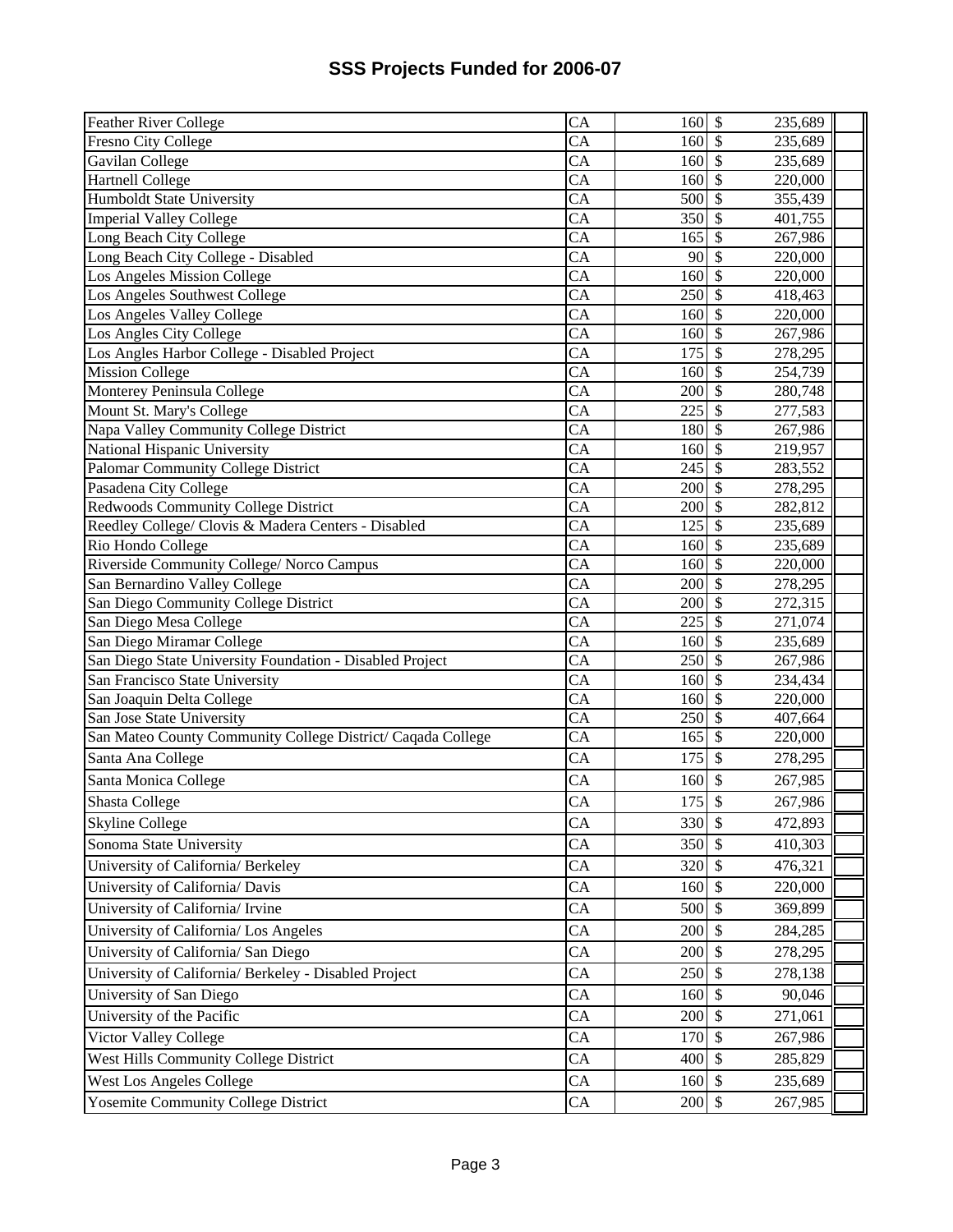| Yuba Community College District                                                                             | CA                     | 160                       | $\boldsymbol{\mathsf{S}}$      | 228,825            |
|-------------------------------------------------------------------------------------------------------------|------------------------|---------------------------|--------------------------------|--------------------|
| <b>Adams State College</b>                                                                                  | $\overline{CO}$        | 175                       | $\overline{\mathcal{S}}$       | 235,689            |
| <b>AIMS Community College</b>                                                                               | $\overline{CO}$        | 160                       | $\overline{\mathcal{S}}$       | 220,000            |
| Colorado Mountain Jr. College District                                                                      | $\overline{CO}$        | 160                       | $\overline{\mathcal{S}}$       | 267,478            |
| Colorado State University/Fort Collins                                                                      | $\overline{CO}$        | 275                       | $\overline{\mathcal{S}}$       | 359,192            |
| Colorado State University/Pueblo                                                                            | $\overline{CO}$        | 200                       | $\overline{\$}$                | 285,850            |
| Community College of Denver                                                                                 | CO                     | 200                       | $\overline{\$}$                | 271,073            |
| Fort Lewis College                                                                                          | $\overline{CO}$        | 200                       | \$                             | 271,072            |
| <b>Lamar Community College</b>                                                                              | $\overline{CO}$        | 160                       | $\overline{\$}$                | 241,948            |
| Metropolitan State College of Denver                                                                        | $\overline{CO}$        | 200                       | $\overline{\mathcal{S}}$       | 271,074            |
| Northeastern Junior College                                                                                 | $\overline{CO}$        | 180                       | $\overline{\$}$                | 228,636            |
| <b>Pikes Peak Community College</b>                                                                         | $\overline{CO}$        | 160                       | $\overline{\$}$                | 220,000            |
| <b>Pueblo Community College</b>                                                                             | $\overline{CO}$        | 220                       | $\overline{\$}$                | 306,812            |
| <b>Trinidad State Junior College</b>                                                                        | $\overline{CO}$        | 250                       | $\overline{\$}$                | 365,189            |
| University of Colorado/ Boulder                                                                             | CO                     | 186                       | $\overline{\$}$                | 295,263            |
| University of Colorado/ Denver                                                                              | $\overline{CO}$        | 165                       | $\overline{\$}$                | 221,814            |
| University of Northern Colorado                                                                             | $\overline{CQ}$        | 200                       | $\overline{\mathcal{S}}$       | 268,918            |
| Fairfield University                                                                                        | $\overline{\text{CT}}$ | 160                       | \$                             | 217,986            |
| Norwalk Community College                                                                                   | $\overline{\text{CT}}$ | 240                       | \$                             | 323,134            |
| University of Connecticut                                                                                   | $\overline{\text{CT}}$ | 225                       | \$                             | 228,292            |
| <b>Howard University</b>                                                                                    | DC                     | 225                       | \$                             | 349,496            |
| University of the District of Columbia                                                                      | $\overline{DC}$        | 350                       | $\overline{\$}$                | 509,709            |
| Delaware Technical & Community College/ Jack F. Owens Campus                                                | DE                     | 265                       | $\overline{\$}$                | 278,295            |
| Delaware Technical & Community College/ Terry                                                               | DE                     | 200                       | $\overline{\mathcal{S}}$       | 265,760            |
| University of Delaware                                                                                      | DE                     | 175                       | $\overline{\$}$                | 277,500            |
| Bethune/Cookman College                                                                                     | $\overline{FL}$        | 200                       | $\overline{\$}$                | 298,299            |
|                                                                                                             |                        |                           |                                |                    |
| <b>Brevard Community College</b>                                                                            | FL                     | 235                       | $\overline{\$}$                | 271,074            |
| <b>Broward Community College - Disabled</b>                                                                 | FL                     | 200                       | $\sqrt[6]{\frac{1}{2}}$        | 219,939            |
| <b>Central Florida Community College</b>                                                                    | $\overline{FL}$        | 220                       | $\overline{\$}$                | 300,763            |
| Daytona Beach Community College                                                                             | FL                     | 230                       | $\sqrt{\frac{2}{\pi}}$         | 299,781            |
| <b>Edison College</b>                                                                                       | FL                     | 200                       | $\sqrt[6]{\frac{1}{2}}$        | 271,074            |
| <b>Edward Waters College</b>                                                                                | FL                     | 160                       | $\overline{\$}$                | 220,000            |
| Florida A&M University                                                                                      | $\overline{FL}$        | 250                       | $\overline{\$}$                | 295,628            |
| Florida Gulf Coast University                                                                               | FL                     | 160                       | $\overline{\mathcal{S}}$       | 235,689            |
| Florida Memorial College                                                                                    | FL                     | 207                       | $\overline{\mathcal{S}}$       | 285,931            |
| Florida State University                                                                                    | $\overline{FL}$        | 200                       | $\overline{\mathcal{S}}$       | 235,689            |
| <b>Gulf Coast Community College</b>                                                                         | <b>FL</b>              | 175 \$                    |                                | 236,427            |
| Hillsborough Community College                                                                              | $\overline{FL}$        | 200S                      |                                | 302,472            |
| <b>Indian River Community College</b>                                                                       | FL                     | $160\overline{\smash{5}}$ |                                | 267,986            |
|                                                                                                             | $\mathbf{FL}$          | 160                       | $\mathcal{S}$                  | 220,000            |
|                                                                                                             | FL                     | 200                       | $\mathcal{S}$                  | 255,864            |
| Palm Beach Comm College/ South, Central, Eissey, Glades Campuses                                            | ${\rm FL}$             | 170                       | $\overline{\mathcal{S}}$       | 235,689            |
| Pensacola Junior College                                                                                    | FL                     | 225                       | $\overline{\mathcal{S}}$       | 303,242            |
| Polk Community College                                                                                      | FL                     | 160                       | $\overline{\mathcal{S}}$       | 220,000            |
| Santa Fe Community College/ Gainesville                                                                     | FL                     | 200                       | $\overline{\$}$                | 267,986            |
| St. Petersburg College                                                                                      | FL                     | 160                       | $\overline{\mathcal{S}}$       | 267,986            |
| The University of West Florida                                                                              | $\overline{FL}$        | 200                       | $\sqrt{3}$                     | 278,155            |
| University of South Florida/Tampa                                                                           | $\mathbf{FL}$          | 220                       | $\overline{\mathcal{S}}$       | 275,818            |
| College of Micronesia/ FSM                                                                                  | ${\rm FM}$             | 160                       | $\mathbb{S}$                   | 235,689            |
| Miami Dade College/ North Campus<br>North Florida Community College<br>Abraham Baldwin Agricultural College | GA                     | 195                       | $\sqrt$                        | 274,065            |
| <b>Andrew College</b><br><b>Coastal Georgia Community College</b>                                           | GA<br>GA               | 160<br>160                | $\mathcal{S}$<br>$\mathcal{S}$ | 266,113<br>220,000 |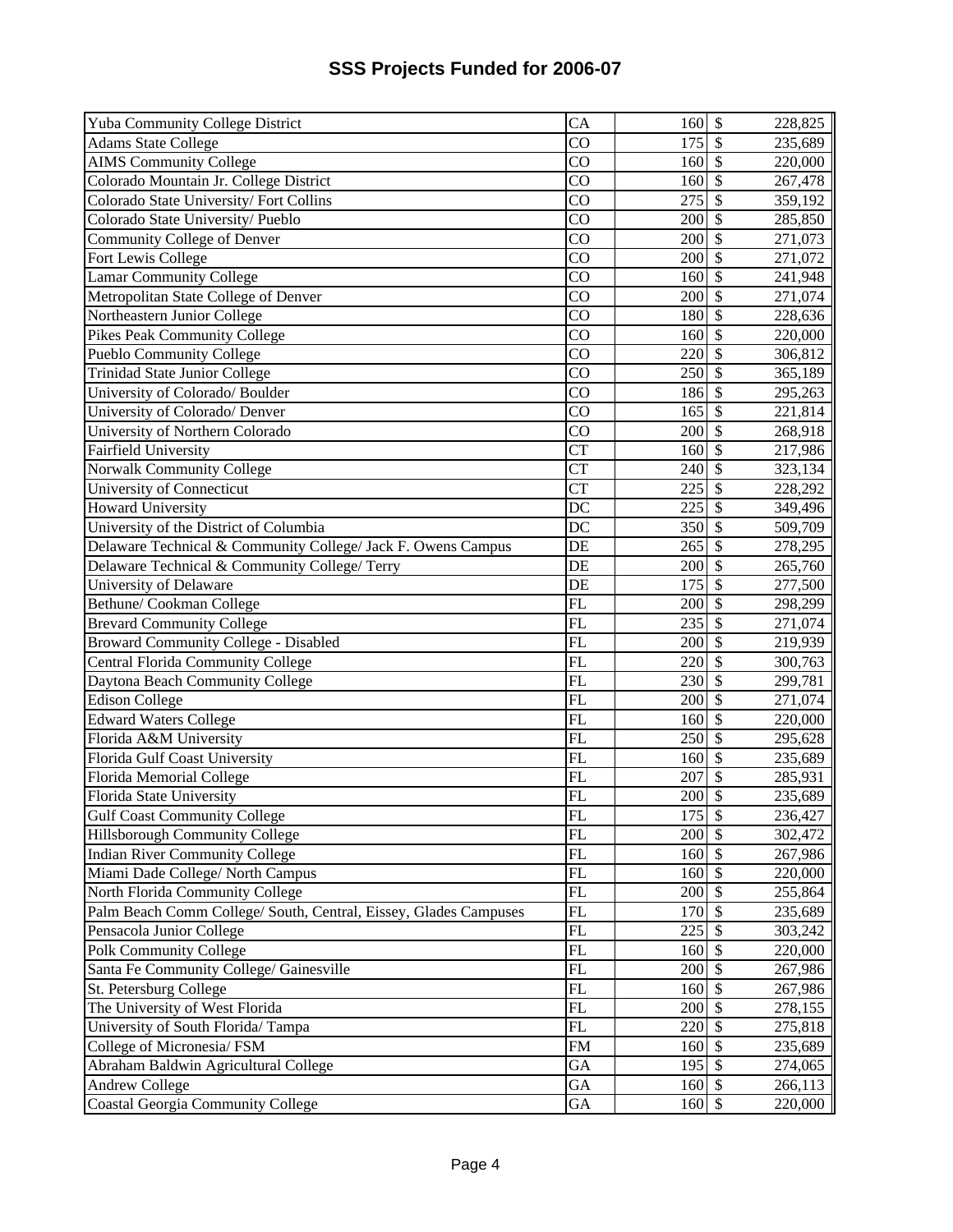| Georgia Perimeter College                         | GA                     | 160                          | $\boldsymbol{\mathsf{S}}$ | 235,689 |
|---------------------------------------------------|------------------------|------------------------------|---------------------------|---------|
| Georgia Southwestern State University             | GA                     | 155                          | $\boldsymbol{\mathsf{S}}$ | 274,074 |
| Georgia State University                          | $\overline{GA}$        | 200                          | $\overline{\mathcal{S}}$  | 278,299 |
| <b>Macon State College</b>                        | GA                     | 180                          | $\mathcal{S}$             | 278,295 |
| Morehouse College                                 | $\overline{GA}$        | 175                          | $\overline{\mathcal{S}}$  | 267,986 |
| Paine College                                     | $\overline{GA}$        | 130                          | $\overline{\mathcal{S}}$  | 228,435 |
| Savannah State University                         | GA                     | 175                          | $\overline{\mathcal{S}}$  | 278,295 |
| South Georgia College                             | $\overline{GA}$        | 160                          | $\overline{\mathcal{S}}$  | 276,647 |
| Thomas University                                 | $\overline{GA}$        | 175                          | $\overline{\mathcal{S}}$  | 278,292 |
| <b>Guam Community College</b>                     | $\overline{\text{GU}}$ | 175                          | $\overline{\mathcal{S}}$  | 278,295 |
| University of Guam                                | GU                     | 160                          | $\overline{\mathcal{S}}$  | 267,986 |
| Chaminade University of Honolulu                  | $\overline{H}$         | 210                          | $\overline{\mathcal{S}}$  | 325,148 |
| Honolulu Community College                        | H1                     | 160                          | $\overline{\$}$           | 220,000 |
| University of Hawaii                              | $\overline{H}$         | 216                          | $\overline{\$}$           | 351,298 |
| University of Hawaii at Hilo                      | H                      | 206                          | $\overline{\$}$           | 272,947 |
| University of Hawaii/ Kapiolani Community College | H                      | 206                          | $\overline{\mathcal{S}}$  | 306,865 |
| University of Hawaii/ Manoa Campus                | H                      | 265                          | \$                        | 364,151 |
| University of Hawaii/ Maui Community College      | H1                     | 160                          | $\mathcal{S}$             | 234,644 |
| <b>Briar Cliff University</b>                     | IA                     | 200                          | $\boldsymbol{\mathsf{S}}$ | 266,702 |
| <b>Central College</b>                            | IA                     | 200                          | $\mathcal{S}$             | 271,074 |
| Coe College                                       | IA                     | 210                          | \$                        | 271,074 |
| Des Moines Arca Community College                 | IA                     | 200                          | $\overline{\mathcal{S}}$  | 313,259 |
| Eastern Iowa Community College District           | IA                     | 190                          | $\overline{\mathcal{S}}$  | 265,992 |
| <b>Graceland University</b>                       | IA                     | 180                          | $\overline{\mathcal{S}}$  | 278,295 |
| Hawkeye Community College                         | IA                     | 160                          | $\overline{\mathcal{S}}$  | 235,689 |
| <b>Indian Hills Community Colleges</b>            | IA                     | 225                          | $\overline{\$}$           | 270,705 |
| <b>Iowa Central Community College</b>             | IA                     | 175                          | $\overline{\$}$           | 235,689 |
| <b>Iowa Lakes Community College</b>               | IA                     | 200                          | $\overline{\mathcal{S}}$  | 267,966 |
| <b>Iowa State University</b>                      | IA                     | 250                          | $\overline{\$}$           | 315,965 |
| <b>Iowa Western Community College</b>             | IA                     | $\overline{175}$             | $\mathcal{S}$             | 270,643 |
| Kirkwood Community College                        | IA                     | 175                          | $\mathcal{S}$             | 271,074 |
| <b>Luther College</b>                             | IA                     | 160                          | $\overline{\$}$           | 271,074 |
| North Iowa Area Community College                 | IA                     | 200                          | $\overline{\mathcal{S}}$  | 278,295 |
| Northeast Iowa Community College                  | IA                     | 160                          | $\boldsymbol{\mathsf{S}}$ | 220,000 |
| Northwest Iowa Community College                  | IA                     | 160                          | $\mathcal{S}$             | 230,034 |
| Simpson College                                   | IA                     | 160                          | $\overline{\mathcal{S}}$  | 220,000 |
| Southeastern Community College/ Combination       | IA                     | 250 \$                       |                           | 338,569 |
| Southwestern Community College                    | IA                     | 180 \$                       |                           | 249,944 |
| University of Iowa                                | IA                     | $350\overline{\smash{)}\,5}$ |                           | 330,719 |
| University of Northern Iowa                       | IA                     | 200                          | $\mathcal{S}$             | 297,883 |
| Western Iowa Tech Community College               | IA                     | 175                          | $\mathcal{S}$             | 267,968 |
| <b>Boise State University</b>                     | ID                     | 180                          | $\mathcal{S}$             | 318,515 |
| Idaho State University                            | ID                     | 250                          | $\overline{\mathcal{S}}$  | 280,758 |
| Lewis-Clark State College                         | ID                     | 160                          | $\overline{\mathcal{S}}$  | 310,009 |
| North Idaho College                               | ID                     | 160                          | $\overline{\mathcal{S}}$  | 235,689 |
| University of Idaho                               | ID                     | 200                          | $\boldsymbol{\mathsf{S}}$ | 309,633 |
| <b>Black Hawk College</b>                         | $\overline{\text{IL}}$ | 225                          | $\overline{\mathcal{S}}$  | 307,254 |
| Chicago State University                          | $\mathbf{I}$           | 250                          | $\overline{\mathcal{S}}$  | 278,665 |
| Columbia College Chicago                          | ${\rm IL}$             | 160                          | $\mathcal{S}$             | 267,986 |
| Danville Area Community College                   | $\rm IL$               | 160                          | $\boldsymbol{\mathsf{S}}$ | 267,986 |
| DePaul University                                 | $\mathbf{L}$           | 200                          | $\mathcal{S}$             | 267,986 |
| Eastern Illinois University                       | $\mathbf{I}$           | 175                          | $\mathcal{S}$             | 234,229 |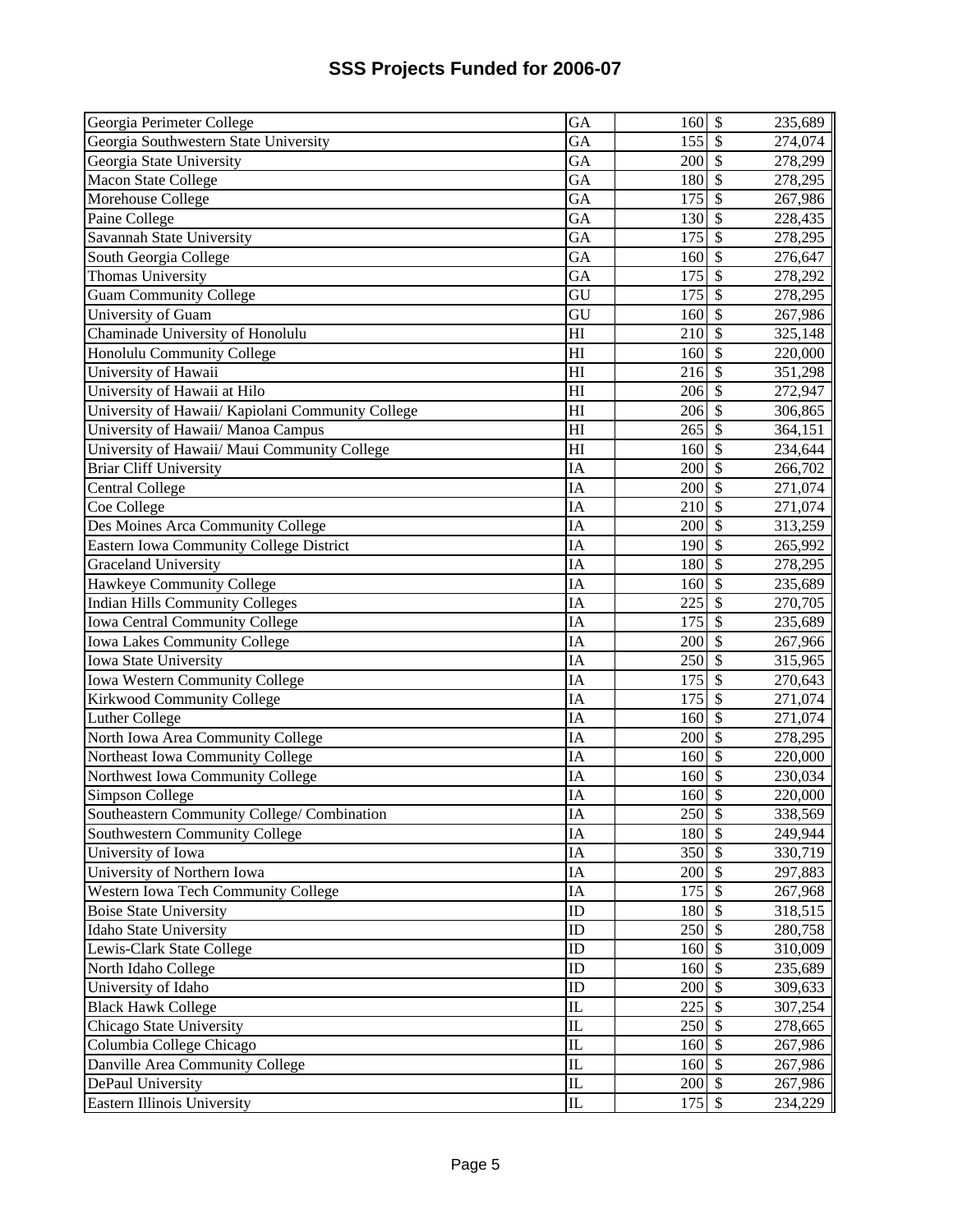| <b>Elgin Community College</b>                           | $\overline{\rm{I\!I}}$  | 350    | $\boldsymbol{\mathsf{S}}$ | 401,172 |
|----------------------------------------------------------|-------------------------|--------|---------------------------|---------|
| <b>Governors State University</b>                        | IL                      | 160    | $\mathcal{S}$             | 242,585 |
| Harry S. Truman College                                  | $\overline{\text{IL}}$  | 160    | $\overline{\$}$           | 219,672 |
| <b>Heartland Community College</b>                       | $\overline{\text{IL}}$  | 170    | $\overline{\mathcal{S}}$  | 220,000 |
| <b>Highland Community College</b>                        | $\overline{\text{IL}}$  | 275    | $\overline{\mathcal{S}}$  | 275,523 |
| <b>Illinois Central College</b>                          | $\overline{\mathbb{L}}$ | 250    | $\overline{\mathcal{S}}$  | 300,709 |
| <b>Illinois Eastern Community Colleges</b>               | $\overline{\text{II}}$  | 190    | $\overline{\mathcal{S}}$  | 278,295 |
| <b>Illinois State University</b>                         | $\mathbf{I}$            | 225    | $\overline{\mathcal{S}}$  | 247,472 |
| <b>Illinois Valley Community College</b>                 | $\overline{\mathbb{L}}$ | 160    | $\overline{\mathcal{S}}$  | 267,170 |
| John A. Logan College                                    | $\mathbf{I}$            | 200    | $\overline{\mathcal{S}}$  | 260,742 |
| John Wood Community College                              | $\mathbf{I}$            | 160    | $\overline{\mathcal{S}}$  | 300,053 |
| Joliet Junior College                                    | $\mathbf{L}$            | 200    | $\overline{\mathcal{S}}$  | 360,182 |
| Kankakee Community College                               | $\mathbf{L}$            | 150    | $\overline{\mathcal{S}}$  | 267,986 |
| Knox College                                             | $\overline{\mathbb{L}}$ | 160    | $\overline{\mathcal{S}}$  | 288,187 |
| Lake Land College                                        | $\overline{\text{IL}}$  | 160    | $\overline{\mathcal{S}}$  | 220,000 |
| Lewis & Clark Community College                          | $\mathbf{L}$            | 225    | $\overline{\mathcal{S}}$  | 271,911 |
| Malcolm X College                                        | $\overline{\text{IL}}$  | 160    | $\overline{\mathcal{S}}$  | 219,911 |
| Moraine Valley Community College                         | $\mathbf{I}$            | 160    | $\boldsymbol{\mathsf{S}}$ | 235,689 |
| Northern Illinois University                             | $\mathbf{L}$            | 300    | \$                        | 332,872 |
| <b>Oakton Community College</b>                          | $\overline{\text{IL}}$  | 215    | \$                        | 278,743 |
| Olive-Harvey College                                     | $\mathbf{L}$            | 200    | $\mathcal{S}$             | 203,979 |
| Parkland College                                         | $\overline{\text{IL}}$  | 180    | $\overline{\mathcal{S}}$  | 267,986 |
| <b>Rend Lake College</b>                                 | $\overline{\rm{I\!I}}$  | 160    | $\overline{\mathcal{S}}$  | 254,316 |
| Richard J. Daley College                                 | $\mathbf{I}$            | 185    | $\overline{\mathcal{S}}$  | 235,689 |
| <b>Richland Community College</b>                        | $\overline{\mathbb{L}}$ | 175    | $\overline{\mathcal{S}}$  | 267,831 |
| <b>Robert Morris College</b>                             | $\mathbf{I}$            | 175    | $\overline{\mathcal{S}}$  | 267,986 |
| Roosevelt University                                     | $\overline{\mathbb{L}}$ | 260    | $\overline{\mathcal{S}}$  | 337,747 |
| Saint Xavier University                                  | $\overline{\text{IL}}$  | 204    | $\overline{\$}$           | 278,295 |
| <b>Shawnee Community College</b>                         | $\overline{\text{IL}}$  | 160    | $\overline{\$}$           | 271,074 |
| Southeastern Illinois College                            | $\overline{\text{IL}}$  | 165    | $\overline{\$}$           | 272,547 |
| Southern Illinois University                             | $\overline{\mathbb{L}}$ | 160    | $\sqrt{S}$                | 267,986 |
| Southwestern Illinois College District 522/ Granite City | $\overline{\text{IL}}$  | 160    | $\overline{\$}$           | 230,969 |
| St. Augustine College                                    | $\overline{\mathbb{L}}$ | 200    | $\overline{\$}$           | 262,444 |
| <b>Suak Valley Community College</b>                     | $\overline{\text{IL}}$  | 200    | $\overline{\$}$           | 247,469 |
| University of Illinois                                   | $\mathbf{L}$            | 169    | $\boldsymbol{\mathsf{S}}$ | 274,307 |
| University of Illinois/ Champaign                        | $\overline{\text{IL}}$  | 180    | $\overline{\mathcal{S}}$  | 271,074 |
| <b>Waubonsee Community College</b>                       | $\mathop{\mathrm{IL}}$  | 200 \$ |                           | 243,366 |
| Wilbur Wright College                                    | $\overline{\text{IL}}$  | 160 \$ |                           | 220,000 |
| Indiana Institute of Technology                          | $\overline{\mathbf{N}}$ | 110 \$ |                           | 225,037 |
| Indiana State University                                 | IN                      | 300    | $\mathcal{S}$             | 305,081 |
| <b>Indiana University</b>                                | $\overline{\mathbb{N}}$ | 300    | $\mathcal{S}$             | 258,565 |
| Indiana University/ Bloomington Campus                   | IN                      | 625    | $\mathcal{S}$             | 423,270 |
| Indiana University/ East                                 | IN                      | 200    | $\mathcal{S}$             | 256,513 |
| Indiana University/Northwest                             | $\overline{\mathbb{N}}$ | 300    | $\overline{\mathcal{S}}$  | 284,713 |
| Indiana Wesleyan University                              | $\overline{\text{IN}}$  | 160    | $\overline{\mathcal{S}}$  | 266,295 |
| Ivy Tech State College/ Indianapolis                     | IN                      | 160    | $\overline{\mathcal{S}}$  | 220,000 |
| Ivy Tech State College/Region 3                          | $\overline{\mathbb{N}}$ | 160    | $\overline{\mathcal{S}}$  | 220,000 |
| Ivy Tech State College/Region 6                          | $\overline{\text{IN}}$  | 160    | $\overline{\mathcal{S}}$  | 235,140 |
| Oakland City University                                  | $\overline{\text{IN}}$  | 225    | $\overline{\mathcal{S}}$  | 250,385 |
| <b>Purdue University</b>                                 | ${\rm IN}$              | 350    | $\mathcal{S}$             | 348,663 |
| Purdue University/ North Central                         | $\mathbb{I}$ N          | 195    | $\sqrt[6]{\frac{1}{2}}$   | 275,979 |
| Purdue University/West Lafayette                         | ${\rm IN}$              | 330    | $\mathcal{S}$             | 350,621 |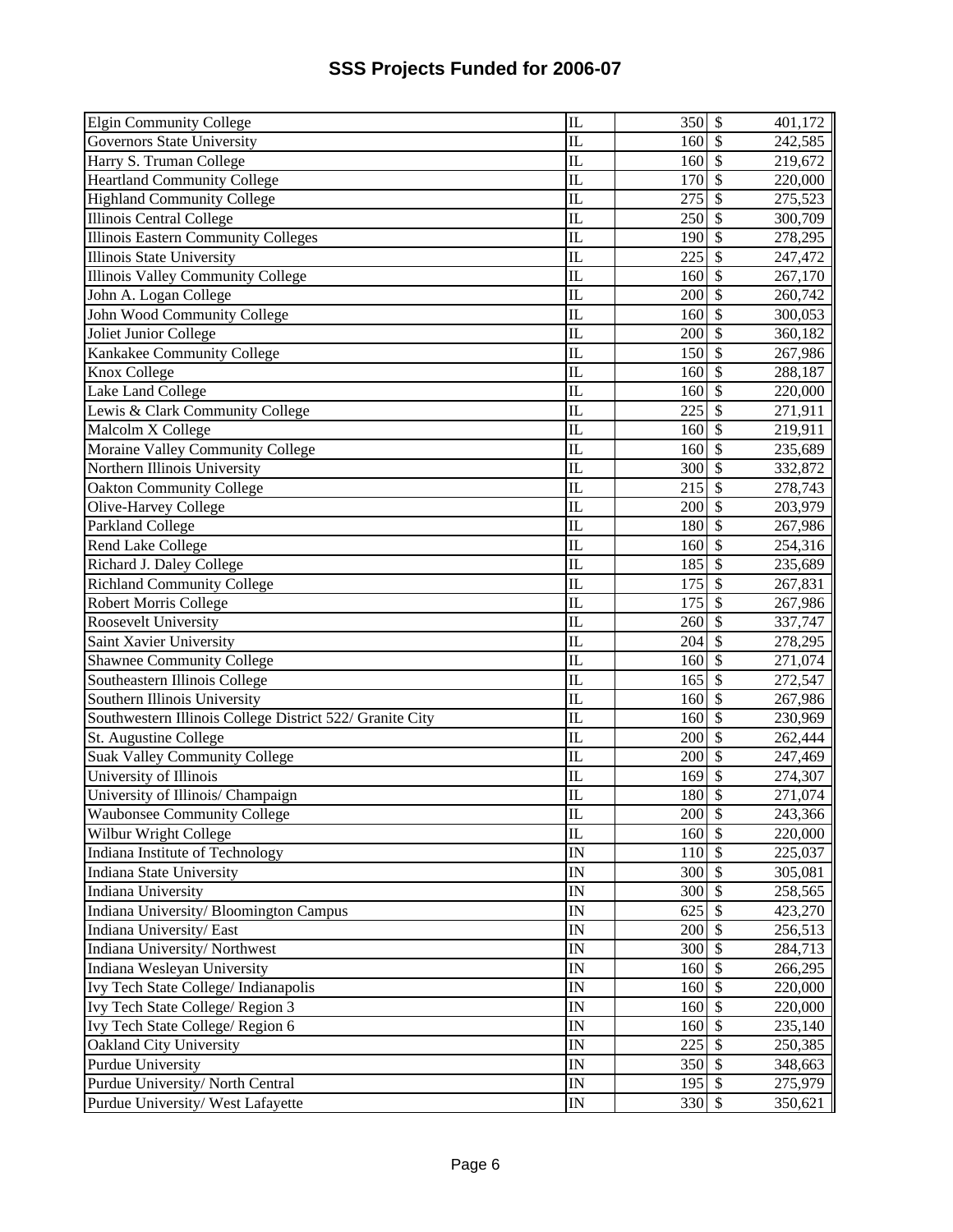| Vincennes University                          | $\overline{\mathbb{N}}$ | 255                | $\boldsymbol{\mathsf{S}}$ | 320,479 |
|-----------------------------------------------|-------------------------|--------------------|---------------------------|---------|
| <b>Barton County Community College</b>        | <b>KS</b>               | 204                | $\boldsymbol{\mathsf{S}}$ | 293,913 |
| <b>Cloud County Community College</b>         | $\overline{\text{KS}}$  | 168                | $\overline{\mathcal{S}}$  | 220,000 |
| <b>Colby Community College</b>                | $\overline{\text{KS}}$  | 200                | $\mathcal{S}$             | 220,000 |
| <b>Cowley County Community College</b>        | <b>KS</b>               | 160                | $\overline{\mathcal{S}}$  | 267,986 |
| <b>Donnelly College</b>                       | <b>KS</b>               | 240                | $\overline{\mathcal{S}}$  | 252,028 |
| <b>Emporia State University</b>               | <b>KS</b>               | 165                | $\overline{\$}$           | 271,073 |
| Fort Scott Community College                  | KS                      | 200                | $\overline{\mathcal{S}}$  | 236,500 |
| Garden City Community College                 | KS                      | 200                | $\overline{\mathcal{S}}$  | 271,074 |
| Haskell Indian Nations University             | <b>KS</b>               | 175                | $\overline{\mathcal{S}}$  | 235,689 |
| <b>Hutchinson Community College</b>           | $\overline{\text{KS}}$  | 350                | $\overline{\mathcal{S}}$  | 383,451 |
| <b>Independent Community College</b>          | $\overline{\text{KS}}$  | 213                | $\overline{\mathcal{S}}$  | 274,835 |
| Kansas State University                       | KS                      | 300                | $\overline{\mathcal{S}}$  | 274,712 |
| Kansas State University/ Salina               | <b>KS</b>               | 160                | $\overline{\$}$           | 211,478 |
| <b>Labette Community College</b>              | <b>KS</b>               | 215                | $\overline{\$}$           | 290,248 |
| <b>Neosho County Community College</b>        | KS                      | 160                | $\overline{\mathcal{S}}$  | 265,559 |
| <b>Seward County Community College</b>        | KS                      | 160                | $\mathcal{S}$             | 220,000 |
| University of Kansas Center for Research      | KS                      | 250                | $\overline{\mathcal{S}}$  | 271,965 |
| Wichita State University                      | KS                      | 250                | $\boldsymbol{\mathsf{S}}$ | 396,444 |
| Wichita State University - Disabled           | KS                      | 115                | $\mathcal{S}$             | 235,689 |
| Ashland Community & Technical College         | $\overline{KY}$         | 175                | $\mathcal{S}$             | 271,074 |
| <b>Brescia University</b>                     | $\overline{KY}$         | 160                | $\overline{\mathcal{S}}$  | 260,124 |
| Eastern Kentucky University                   | KY                      | 206                | $\overline{\mathcal{S}}$  | 321,329 |
| Elizabethtown Community & Technical College   | $\overline{KY}$         | 181                | $\overline{\mathcal{S}}$  | 248,773 |
| Gateway Community and Technical College       | $\overline{KY}$         | 200                | $\overline{\mathcal{S}}$  | 219,996 |
| Hazard Community and Technical College        | <b>KY</b>               | 200                | $\overline{\mathcal{S}}$  | 308,807 |
| Hopkinsville Community College                | $\overline{KY}$         | 206                | $\overline{\$}$           | 270,630 |
| Jefferson Community College                   | $\overline{KY}$         | 200                | $\overline{\mathcal{S}}$  | 265,925 |
| Madisonville Community College                | $\overline{KY}$         | 170                | $\overline{\mathcal{S}}$  | 267,002 |
| Maysville Community and Technical College     | <b>KY</b>               | 160                | $\sqrt{S}$                | 220,000 |
| Morehead State University                     | $\overline{KY}$         | 221                | $\overline{\$}$           | 314,443 |
| Murray State University                       | KY                      | 186                | $\overline{\$}$           | 252,085 |
| Northern Kentucky University                  | $\overline{KY}$         | 232                | $\overline{\$}$           | 324,118 |
| Pikeville College                             | KY                      | 160                | $\boldsymbol{\mathsf{S}}$ | 235,689 |
| <b>Southeast Community College</b>            | KY                      | 140                | $\mathcal{S}$             | 270,296 |
| <b>Union Colleges</b>                         | KY                      | 175                | $\overline{\mathcal{S}}$  | 278,295 |
| University of Kentucky Research Foundation    | KY                      | 160 \$             |                           | 270,030 |
| West Kentucky Community and Technical College | KY                      | $206 \text{ }$ \$  |                           | 238,389 |
| Western Kentucky University                   | KY                      | $225\overline{\$}$ |                           | 278,295 |
| <b>Dillard University</b>                     | ${\rm LA}$              | 300 \$             |                           | 370,362 |
| <b>Grambling State University</b>             | LA                      | 244                | $\mathcal{S}$             | 312,156 |
| Louisiana State University and A&M College    | LA                      | 280                | $\mathcal{S}$             | 235,781 |
| Louisiana State University/Eunice             | LA                      | 400                | $\overline{\mathcal{S}}$  | 427,180 |
| Northwestern State University                 | LA                      | 360                | $\mathcal{S}$             | 384,759 |
| Southeastern Louisiana University             | LA                      | 250                | $\overline{\mathcal{S}}$  | 315,666 |
| Southern University/New Orleans               | LA                      | 300                | $\mathcal{S}$             | 446,524 |
| Southern University/ Shreveport               | LA                      | 250                | $\overline{\mathcal{S}}$  | 348,407 |
| <b>Tulane University</b>                      | LA                      | 160                | $\boldsymbol{\mathsf{S}}$ | 216,994 |
| University of Louisiana/ Lafayette            | LA                      | 400                | $\mathcal{S}$             | 589,767 |
| University of New Orleans                     | LA                      | 200                | $\mathcal{S}$             | 253,873 |
| <b>American International College</b>         | MA                      | 160                | $\mathcal{S}$             | 219,936 |
| <b>Berkshire Community College</b>            | MA                      | 160                | $\mathcal{S}$             | 235,689 |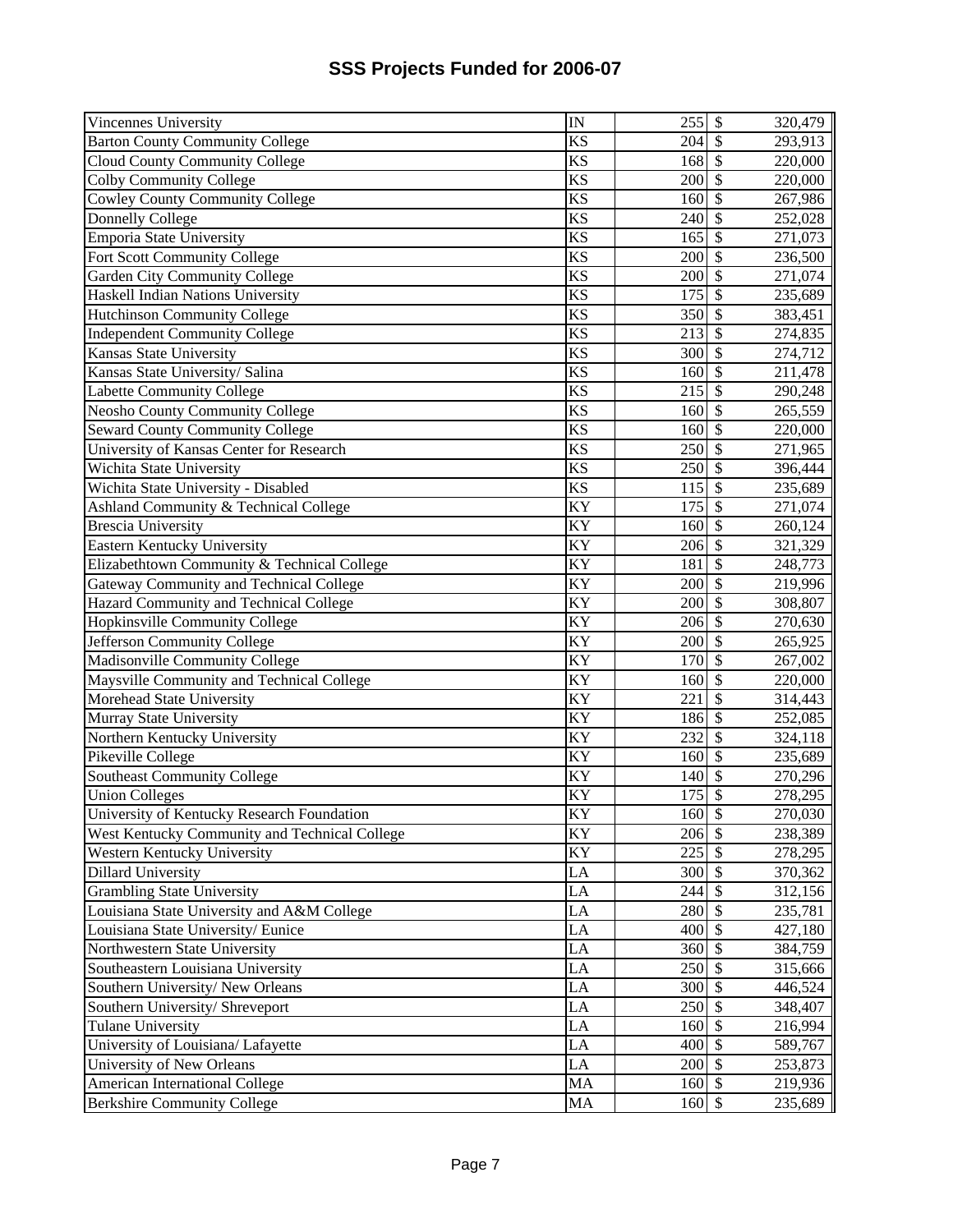| <b>Boston College</b>                                                | MA                     | 200                         | $\boldsymbol{\mathsf{S}}$ | 270,823 |
|----------------------------------------------------------------------|------------------------|-----------------------------|---------------------------|---------|
| <b>Brandeis University</b>                                           | MA                     | 135                         | $\mathcal{S}$             | 278,296 |
| <b>Bristol Community College</b>                                     | MA                     | 400                         | $\mathcal{S}$             | 449,875 |
| <b>Bunker Hill Community College</b>                                 | <b>MA</b>              | 175                         | $\overline{\mathcal{S}}$  | 270,822 |
|                                                                      | MA                     |                             | $\overline{\mathcal{S}}$  |         |
| Cape Cod Community College                                           |                        | 175                         |                           | 261,917 |
| <b>Fitchburg State College</b>                                       | MA                     | 160                         | $\overline{\mathcal{S}}$  | 234,223 |
| Holyoke Community College                                            | MA                     | 215                         | $\overline{\mathcal{S}}$  | 325,405 |
| Massachusetts College of Liberal Arts                                | MA                     | 200                         | $\overline{\mathcal{S}}$  | 267,986 |
| <b>Massasoit Community College</b>                                   | MA                     | $15\overline{5}$            | $\overline{\mathcal{S}}$  | 267,985 |
| Middlesex Community College                                          | MA                     | 200                         | $\overline{\mathcal{S}}$  | 296,371 |
| Middlesex Community College - Disabled                               | MA                     | 100                         | $\overline{\mathcal{S}}$  | 228,843 |
| Mount Ida College                                                    | <b>MA</b>              | 140                         | $\overline{\mathcal{S}}$  | 235,669 |
| Mount Wachusett Community College                                    | MA                     | 200                         | $\overline{\mathcal{S}}$  | 360,301 |
| North Shore Community College                                        | MA                     | 350                         | $\overline{\mathcal{S}}$  | 454,774 |
| Northern Essex Community College                                     | <b>MA</b>              | 250                         | $\overline{\mathcal{S}}$  | 348,378 |
| Salem State College                                                  | <b>MA</b>              | 325                         | $\boldsymbol{\mathsf{S}}$ | 429,540 |
| Springfield Technical Community College                              | MA                     | 240                         | $\mathcal{S}$             | 257,682 |
| University of Massachusetts/ Boston                                  | <b>MA</b>              | 500                         | $\boldsymbol{\mathsf{S}}$ | 407,794 |
| University of Massachusetts/ Dartmouth                               | <b>MA</b>              | 270                         | $\mathcal{S}$             | 372,211 |
| <b>Westfield State College</b>                                       | MA                     | 160                         | $\mathcal{S}$             | 252,203 |
| <b>Baltimore City Community College</b>                              | $\overline{MD}$        | 230                         | $\overline{\mathcal{S}}$  | 319,332 |
| <b>Bowie State University</b>                                        | <b>MD</b>              | 200                         | $\overline{\mathcal{S}}$  | 285,099 |
| <b>Chesapeake College</b>                                            | <b>MD</b>              | 215                         | $\overline{\mathcal{S}}$  | 305,436 |
| Community College of Baltimore County/ Catonsville                   | <b>MD</b>              | 200                         | $\overline{\mathcal{S}}$  | 278,583 |
| Community College of Baltimore County/ Essex                         | MD                     | 185                         | $\overline{\mathcal{S}}$  | 268,968 |
| Coppin State University                                              | <b>MD</b>              | 160                         | $\overline{\$}$           | 270,763 |
| <b>Frostburg State University</b>                                    | <b>MD</b>              | 275                         | $\overline{\mathcal{S}}$  | 316,935 |
| <b>Howard Community College</b>                                      | <b>MD</b>              | 225                         | $\overline{\$}$           | 325,734 |
| Montgomery College                                                   | MD                     | 160                         | $\sqrt{S}$                | 220,000 |
| Prince George's Community College                                    | MD                     | $\overline{275}$            | $\sqrt[6]{\frac{1}{2}}$   | 338,592 |
| University of Maryland Eastern Shore -- Retention & Support Services | <b>MD</b>              | 230                         | $\overline{\$}$           | 252,558 |
| University of Maryland, Baltimore County                             | <b>MD</b>              | 270                         | $\overline{\mathcal{S}}$  | 316,656 |
|                                                                      | <b>MD</b>              | 350                         | $\boldsymbol{\mathsf{S}}$ |         |
| University of Maryland/ College Park                                 |                        |                             | $\mathcal{S}$             | 376,672 |
| <b>Central Maine Community College</b>                               | <b>ME</b>              | 175                         |                           | 267,986 |
| Kennebec Valley Community College                                    | <b>ME</b>              | 180                         | $\boldsymbol{\mathsf{S}}$ | 271,074 |
| Northern Maine Community College                                     | <b>ME</b>              | 213                         | $\overline{\mathcal{S}}$  | 235,689 |
| University of Maine/ Augusta                                         | <b>ME</b>              | 360 \$                      |                           | 461,396 |
| University of Maine/Farmington                                       | <b>ME</b>              | $180$ $\overline{\text{S}}$ |                           | 271,073 |
| University of Maine/ Fort Kent                                       | <b>ME</b>              | 160 \$                      |                           | 274,335 |
| University of Maine/ Orono                                           | <b>ME</b>              | 400                         | $\mathcal{S}$             | 534,262 |
| University of Maine/ Presque Isle                                    | <b>ME</b>              | 180                         | $\mathcal{S}$             | 286,877 |
| <b>Washington County Community College</b>                           | <b>ME</b>              | 160                         | $\overline{\mathcal{S}}$  | 235,689 |
| <b>York County Community College</b>                                 | <b>ME</b>              | 175                         | $\overline{\mathcal{S}}$  | 220,000 |
| <b>Adrian College</b>                                                | MI                     | 160                         | $\mathcal{S}$             | 271,074 |
| <b>Alpena Community College</b>                                      | MI                     | 175                         | $\overline{\mathcal{S}}$  | 255,705 |
| <b>Aquinas College</b>                                               | MI                     | 160                         | $\overline{\mathcal{S}}$  | 227,181 |
| Bay De Noc Community College                                         | $\mathbf{M}\mathbf{I}$ | 160                         | $\overline{\mathcal{S}}$  | 278,316 |
| <b>Bay Mills Community College</b>                                   | MI                     | 170                         | $\mathcal{S}$             | 235,689 |
| Finlandia University                                                 | MI                     | 180                         | $\boldsymbol{\mathsf{S}}$ | 272,829 |
| Gogebic Community College                                            | MI                     | 125                         | $\mathcal{S}$             | 235,689 |
| <b>Grand Rapids Community College</b>                                | MI                     | 250                         | $\mathcal{S}$             | 368,944 |
| <b>Grand Valley State University</b>                                 | MI                     | 215                         | $\mathcal{S}$             | 297,652 |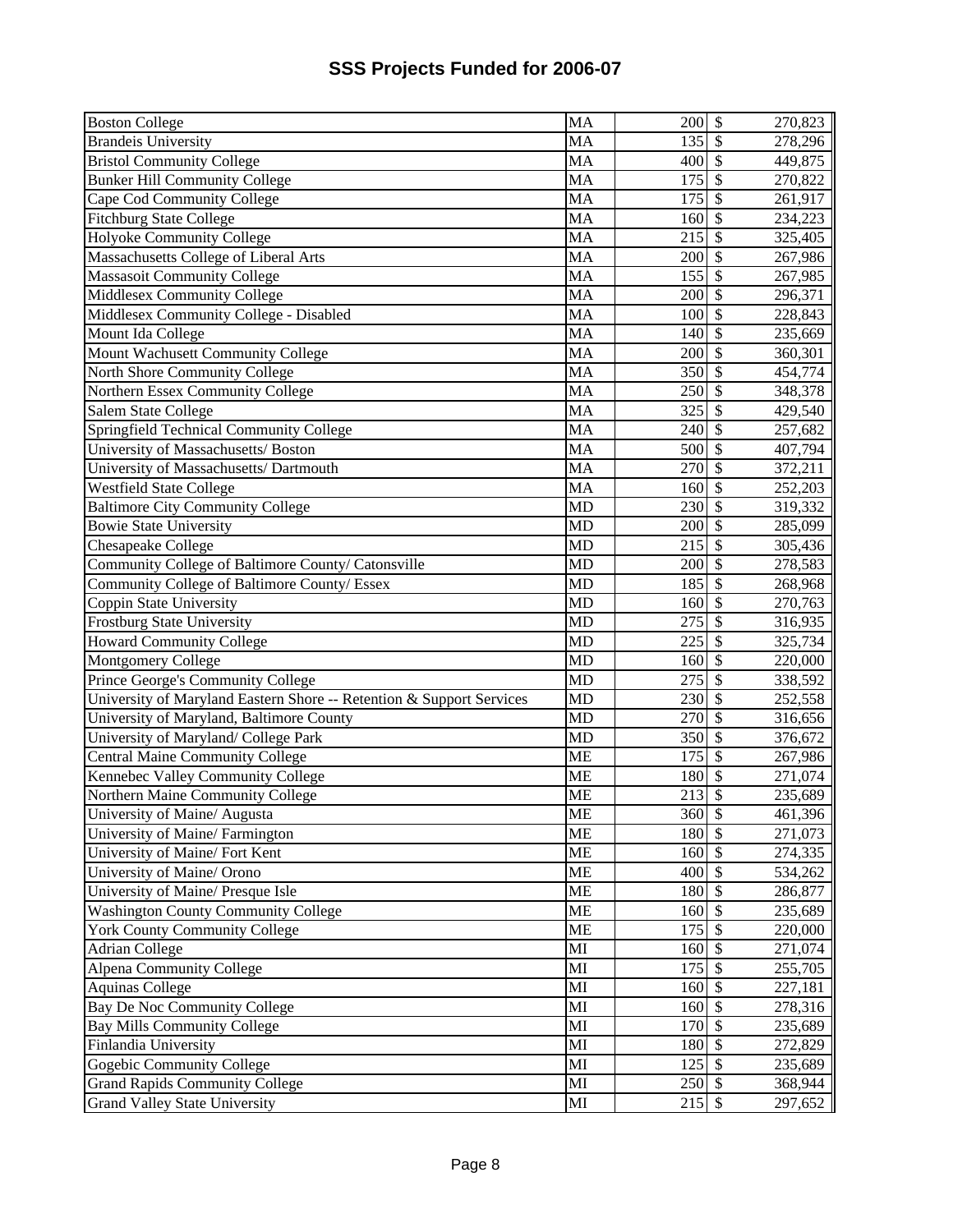| <b>Kellogg Community College</b>                                        | MI                     | 250         | $\boldsymbol{\mathsf{S}}$ | 335,876   |
|-------------------------------------------------------------------------|------------------------|-------------|---------------------------|-----------|
| Lake Michigan College                                                   | MI                     | 200         | \$                        | 267,965   |
| <b>Lansing Community College</b>                                        | MI                     | 200         | $\overline{\mathcal{S}}$  | 267,986   |
| Madonna University                                                      | MI                     | 200         | $\overline{\mathcal{S}}$  | 244,592   |
| Marygrove College                                                       | MI                     | 200         | \$                        | 267,917   |
| Michigan State University                                               | MI                     | 600         | \$                        | 627,893   |
| <b>Mott Community College</b>                                           | MI                     | 200         | \$                        | 354,015   |
| Northern Michigan University                                            | MI                     | 210         | $\mathcal{S}$             | 285,828   |
| Siena Heights University                                                | MI                     | 160         | $\mathcal{S}$             | 270,564   |
| Southwestern Michigan College                                           | MI                     | 225         | \$                        | 277,950   |
| <b>Wayne County Community College District</b>                          | MI                     | 350         | \$                        | 543,996   |
| Wayne State University                                                  | MI                     | 300         | \$                        | 468,544   |
| Western Michigan University                                             | $\overline{\text{MI}}$ | 210         | $\overline{\mathcal{S}}$  | 271,074   |
| Anoka/Ramsey Community College                                          | <b>MN</b>              | 175         | $\overline{\mathcal{S}}$  | 278,295   |
| <b>Arrowhead Community Colleges</b>                                     | <b>MN</b>              | 1,000       | $\mathcal{S}$             | 1,320,602 |
| <b>Augsburg College</b>                                                 | <b>MN</b>              | 160         | $\overline{\mathcal{S}}$  | 235,689   |
| Bemidji State University                                                | <b>MN</b>              | 350         | $\overline{\$}$           | 410,172   |
| Carleton College                                                        | <b>MN</b>              | 100         | $\overline{\$}$           | 232,510   |
| <b>Central Lakes College</b>                                            | <b>MN</b>              | 180         | \$                        | 235,689   |
| Century Community and Technical College                                 | <b>MN</b>              | 200         | \$                        | 308,084   |
| College of St. Scholastica                                              | <b>MN</b>              | 175         | \$                        | 271,075   |
| Dakota County Technical College                                         | MN                     | 160         | \$                        | 235,689   |
| Fond Du Lac Tribal & Community College                                  | <b>MN</b>              | 175         | \$                        | 271,074   |
| <b>Lake Superior Colleges</b>                                           | <b>MN</b>              | 210         | $\mathcal{S}$             | 278,295   |
| Leech Lake Tribal College                                               | <b>MN</b>              | 160         | $\mathcal{S}$             | 235,689   |
| Metropolitan State University                                           | <b>MN</b>              | 160         | \$                        | 235,689   |
| Minneapolis Community and Technical College                             | <b>MN</b>              | 225         | \$                        | 323,741   |
| Minnesota State University                                              | <b>MN</b>              | 175         | $\overline{\mathcal{S}}$  | 306,555   |
| Normandale Community College                                            | $\overline{\text{MN}}$ | 225         | $\overline{\mathcal{S}}$  | 276,454   |
| North Hennepin Community College                                        | <b>MN</b>              | 230         | $\overline{\$}$           | 340,195   |
| Regents of the University of Minnesota                                  | $\overline{\text{MN}}$ | 200         | $\overline{\mathcal{S}}$  | 274,773   |
| <b>Ridgewater College</b>                                               | <b>MN</b>              | 175         | $\overline{\$}$           | 219,175   |
| Rochester Community and Technical College                               | <b>MN</b>              | 250         | $\overline{\$}$           | 361,162   |
| Southwest Minnesota State University                                    | <b>MN</b>              | 210         | $\overline{\mathcal{S}}$  | 271,710   |
| <b>St. Cloud Technical College</b>                                      | <b>MN</b>              | 160         | $\overline{\mathcal{S}}$  | 244,735   |
| St. Olaf College                                                        | <b>MN</b>              | 160         | $\mathcal{S}$             | 235,689   |
| University of Minnesota                                                 | <b>MN</b>              | $240 \,$ \$ |                           | 316,470   |
| Winona State University                                                 | <b>MN</b>              | 225         | $\mathcal{S}$             | 278,224   |
| Central Missouri State University                                       | MO                     | 200         | $\sqrt{3}$                | 289,890   |
| Columbia College                                                        | <b>MO</b>              | 160         | $\mathcal{S}$             | 220,000   |
| Crowder College                                                         | <b>MO</b>              | 175         | $\mathcal{S}$             | 271,074   |
| Harris/ Stowe State College                                             | MO                     | 200         | $\mathcal{S}$             | 271,073   |
| Junior College District of Jefferson County -- Student Support Services | MO                     | 160         | $\mathcal{S}$             | 244,735   |
| Lincoln University                                                      | MO                     | 250         | $\mathcal{S}$             | 316,121   |
| Mineral Area College                                                    | <b>MO</b>              | 200         | $\mathcal{S}$             | 267,986   |
| Missouri Southern State University                                      | <b>MO</b>              | 170         | $\overline{\mathcal{S}}$  | 235,670   |
| North Central Missouri College                                          | MO                     | 160         | $\overline{\mathcal{S}}$  | 235,689   |
| Northwest Missouri State University                                     | MO                     | 180         | $\overline{\mathcal{S}}$  | 278,295   |
| Penn Valley Community College                                           | MO                     | 250         | $\overline{\mathcal{S}}$  | 347,045   |
| Ranken Technical College                                                | <b>MO</b>              | 160         | $\sqrt{S}$                | 220,000   |
| Saint Louis University                                                  | $_{\rm MO}$            | $175$ \$    |                           | 271,072   |
| South West Missouri State University                                    | MO                     | 180         | $\mathcal{S}$             | 266,936   |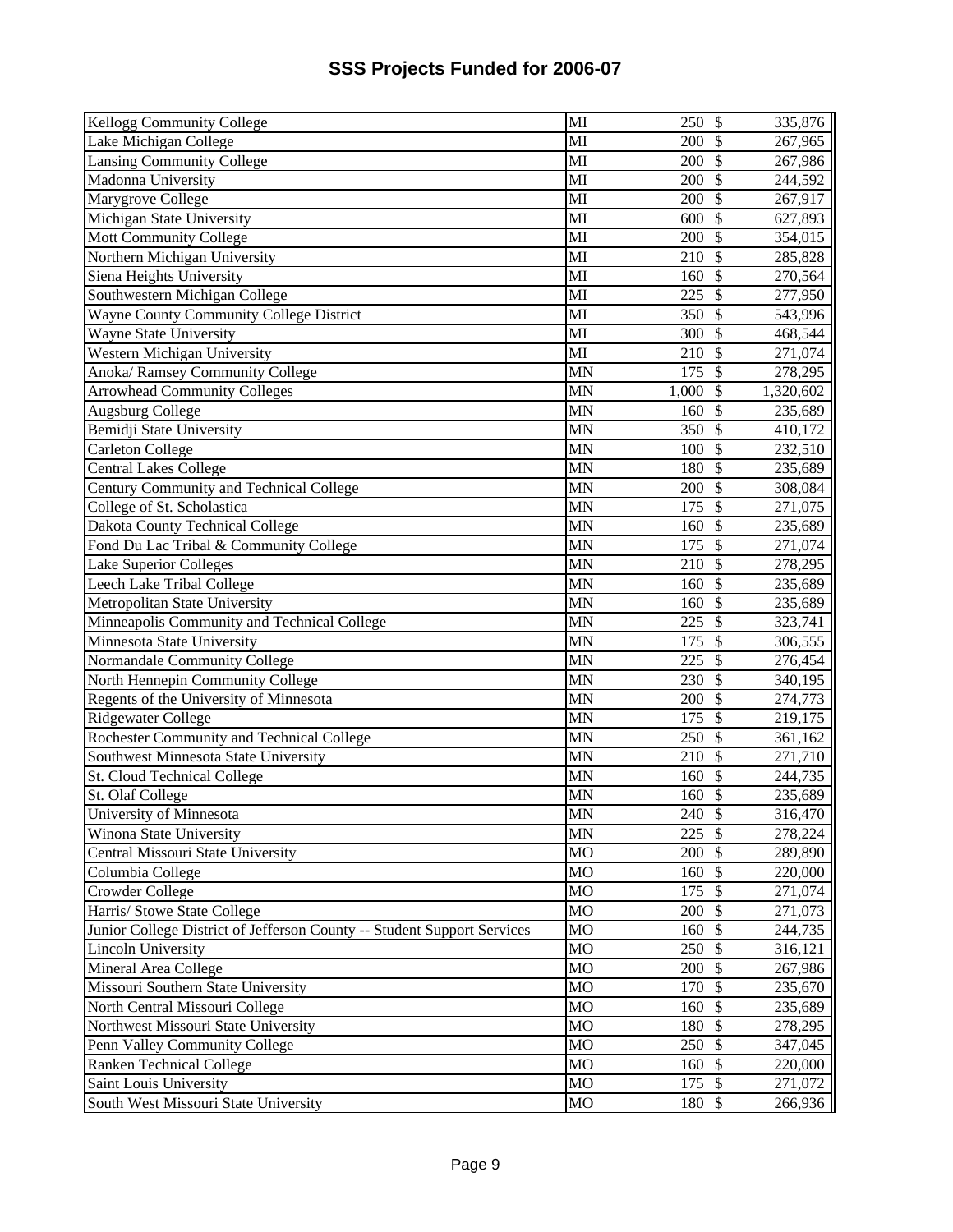| Southeast Missouri State University              | <b>MO</b>              | 202              | $\boldsymbol{\mathsf{S}}$ | 302,301 |
|--------------------------------------------------|------------------------|------------------|---------------------------|---------|
| St. Louis Community College/ Florissant Valley   | <b>MO</b>              | 160              | $\boldsymbol{\mathsf{S}}$ | 220,000 |
| <b>State Fair Community College</b>              | <b>MO</b>              | 160              | $\overline{\mathcal{S}}$  | 234,999 |
| Three Rivers Community College                   | <b>MO</b>              | 250              | $\overline{\mathcal{S}}$  | 275,287 |
| University of Missouri/ Columbia                 | <b>MO</b>              | 650              | \$                        | 578,314 |
| University of Missouri/ St. Louis                | <b>MO</b>              | 125              | $\overline{\mathcal{S}}$  | 234,229 |
| Washington University/ St. Louis                 | <b>MO</b>              | 200              | $\overline{\mathcal{S}}$  | 325,103 |
| Northern Marianas College                        | <b>MP</b>              | 180              | $\overline{\mathcal{S}}$  | 235,689 |
| <b>Alcorn State University</b>                   | MS                     | 200              | $\overline{\$}$           | 313,738 |
| Copiah/Lincoln Community College                 | <b>MS</b>              | 160              | $\overline{\mathcal{S}}$  | 271,074 |
| East Mississippi Community College               | <b>MS</b>              | 160              | $\overline{\$}$           | 220,000 |
| <b>Hinds Community College</b>                   | <b>MS</b>              | 175              | $\overline{\mathcal{S}}$  | 271,074 |
| <b>Holmes Community College</b>                  | $\overline{\text{MS}}$ | 200              | $\overline{\mathcal{S}}$  | 269,726 |
| Mississippi State University                     | <b>MS</b>              | 160              | $\overline{\mathcal{S}}$  | 234,229 |
| Mississippi Valley State University              | MS                     | 182              | $\overline{\$}$           | 244,672 |
| Northeast Mississippi Community College          | MS                     | 160              | $\overline{\mathcal{S}}$  | 220,000 |
| Northwest Mississippi Community College          | <b>MS</b>              | 160              | $\overline{\mathcal{S}}$  | 267,553 |
| Pearl River Community College                    | MS                     | 160              | $\overline{\mathcal{S}}$  | 298,263 |
| <b>Rust College</b>                              | MS                     | 200              | \$                        | 267,454 |
| Tougaloo College                                 | MS                     | 160              | $\boldsymbol{\mathsf{S}}$ | 297,287 |
| University of Southern Mississippi               | MS                     | 185              | $\boldsymbol{\mathsf{S}}$ | 244,735 |
| William Carey College                            | MS                     | 150              | \$                        | 213,759 |
| <b>Blackfeet Community College</b>               | <b>MT</b>              | 170              | $\mathcal{S}$             | 286,134 |
| Dawson Community College                         | <b>MT</b>              | 130              | $\overline{\mathcal{S}}$  | 259,826 |
| Flathead Valley Community College                | MT                     | 350              | $\boldsymbol{\mathsf{S}}$ | 307,708 |
| Fort Belknap College                             | <b>MT</b>              | 110              | $\overline{\mathcal{S}}$  | 267,986 |
| Fort Peck Community College                      | <b>MT</b>              | 175              | $\overline{\mathcal{S}}$  | 271,074 |
| Little Big Horn College                          | <b>MT</b>              | 160              | $\overline{\$}$           | 220,000 |
| Montana State University/ Billings               | <b>MT</b>              | $\overline{250}$ | $\overline{\$}$           | 290,079 |
| Montana State University/Bozeman                 | <b>MT</b>              | 300              | $\sqrt$                   | 373,803 |
| Montana State University/Northern                | <b>MT</b>              | 240              | $\overline{\$}$           | 242,824 |
| Rocky Mountain College                           | MT                     | 250              | $\sqrt[6]{\frac{1}{2}}$   | 276,987 |
| Salish Kootenai College                          | <b>MT</b>              | 230              | $\overline{\$}$           | 277,900 |
| University of Great Falls                        | MT                     | 230              | $\overline{\mathcal{S}}$  | 274,757 |
| University of Montana/ Missoula                  | MT                     | 375              | $\overline{\mathcal{S}}$  | 388,120 |
| University of Montana/ Western                   | <b>MT</b>              | 160              | $\mathcal{S}$             | 235,689 |
| Appalachian State University                     | NC                     | 200 \$           |                           | 270,921 |
| <b>Beaufort County Community College</b>         | $\overline{\text{NC}}$ | 175              | $\mathcal{S}$             | 322,739 |
| Caldwell Community College & Technical Institute | $N\overline{C}$        | 200              | -\$                       | 276,405 |
| <b>Carteret Community College</b>                | N <sub>C</sub>         | 160              | $\mathcal{S}$             | 235,689 |
| <b>Central Piedmont Community College</b>        | NC                     | 175              | $\mathcal{S}$             | 252,128 |
| College of the Albemarle                         | NC                     | 250              | $\mathcal{S}$             | 290,971 |
| Davidson County Community College                | NC                     | 160              | $\mathcal{S}$             | 235,689 |
| Elizabeth City State University                  | NC                     | 175              | $\mathcal{S}$             | 295,734 |
| <b>Fayetteville State University</b>             | $\overline{\text{NC}}$ | 200              | $\overline{\mathcal{S}}$  | 320,483 |
| Halifax Community College                        | NC                     | 250              | $\overline{\mathcal{S}}$  | 313,596 |
| James Sprunt Community College                   | $\overline{\text{NC}}$ | 210              | $\overline{\mathcal{S}}$  | 320,296 |
| Johnson C. Smith University                      | NC                     | 175              | $\overline{\mathcal{S}}$  | 267,986 |
| <b>Johnston Community College</b>                | NC                     | 160              | $\overline{\mathcal{S}}$  | 220,000 |
| Livingstone College                              | NC                     | 225              | $\boldsymbol{\mathsf{S}}$ | 278,295 |
| Mars Hill College                                | NC                     | 160              | $\mathcal{S}$             | 267,986 |
| <b>Mayland Community College</b>                 | NC                     | 160              | $\mathcal{S}$             | 280,820 |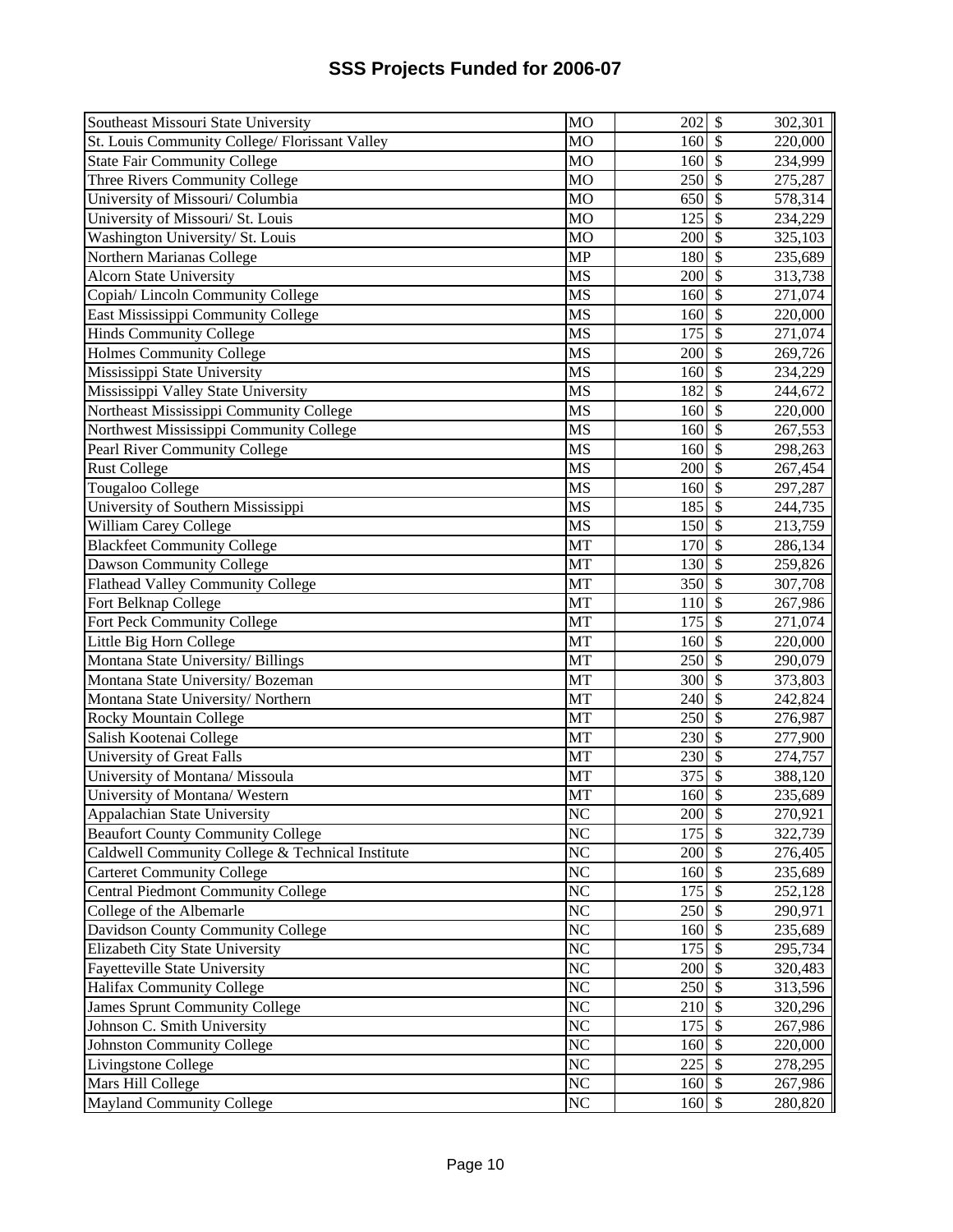| <b>Nash Community College</b>                         | N <sub>C</sub>         | 160                         | $\boldsymbol{\mathsf{S}}$ | 247,283 |
|-------------------------------------------------------|------------------------|-----------------------------|---------------------------|---------|
| North Carolina A&T State University                   | N <sub>C</sub>         | 207                         | $\mathcal{S}$             | 267,984 |
| <b>Piedmont Community College</b>                     | $\overline{\text{NC}}$ | 200                         | $\overline{\mathcal{S}}$  | 326,296 |
| <b>Pitt Community College</b>                         | $\overline{\text{NC}}$ | 160                         | $\overline{\mathcal{S}}$  | 220,000 |
| <b>Randolph Community College</b>                     | $\overline{\text{NC}}$ | 170                         | $\overline{\mathcal{S}}$  | 241,082 |
| Roanoke-Chowan Community College                      | $\overline{\text{NC}}$ | 200                         | $\overline{\mathcal{S}}$  | 283,919 |
| <b>Robeson Community College</b>                      | $\overline{\text{NC}}$ | 160                         | $\overline{\mathcal{S}}$  | 219,948 |
| Sampson Community College                             | $\overline{\text{NC}}$ | 180                         | $\overline{\mathcal{S}}$  | 247,472 |
| Sandhills Community College                           | $\overline{\text{NC}}$ | 160                         | $\overline{\mathcal{S}}$  | 235,689 |
| <b>Southwestern Community College</b>                 | $\overline{\text{NC}}$ | 150                         | $\overline{\mathcal{S}}$  | 263,892 |
| St. Augustine's College                               | $\overline{\text{NC}}$ | 190                         | $\overline{\mathcal{S}}$  | 295,897 |
| University of North Carolina/ Charlotte               | $\overline{\text{NC}}$ | 144                         | $\overline{\mathcal{S}}$  | 247,176 |
| University of North Carolina/ Greensboro              | $\overline{\text{NC}}$ | 200                         | $\overline{\mathcal{S}}$  | 286,902 |
| University of North Carolina/ Pembroke                | $\overline{\text{NC}}$ | 200                         | $\overline{\mathcal{S}}$  |         |
| <b>Western Carolina University</b>                    | $\overline{\text{NC}}$ | 250                         | $\overline{\mathcal{S}}$  | 272,982 |
|                                                       |                        |                             |                           | 279,391 |
| <b>Wilkes Community College</b>                       | N <sub>C</sub>         | 175                         | $\boldsymbol{\mathsf{S}}$ | 300,243 |
| <b>Wilson Technical Community College</b>             | N <sub>C</sub>         | 200                         | $\mathcal{S}$             | 296,659 |
| Winston-Salem State University                        | N <sub>C</sub>         | 160                         | $\boldsymbol{\mathsf{S}}$ | 234,840 |
| Cankdeska Cikana Community College                    | N <sub>D</sub>         | 100                         | $\mathcal{S}$             | 267,986 |
| Dickinson State University                            | $\overline{ND}$        | 200                         | $\mathcal{S}$             | 267,986 |
| Lake Region State College                             | $\overline{ND}$        | 160                         | $\overline{\mathcal{S}}$  | 235,683 |
| North Dakota State University                         | <b>ND</b>              | 350                         | $\overline{\mathcal{S}}$  | 402,621 |
| <b>Turtle Mountain Community College</b>              | $\overline{ND}$        | 200                         | $\overline{\mathcal{S}}$  | 278,261 |
| University of Mary                                    | ND                     | 160                         | $\overline{\$}$           | 267,986 |
| University of North Dakota                            | $\overline{ND}$        | 300                         | $\overline{\mathcal{S}}$  | 320,031 |
| <b>Central Community College</b>                      | $\overline{\text{NE}}$ | 160                         | $\overline{\$}$           | 235,689 |
| <b>Chadron State College</b>                          | $\overline{\text{NE}}$ | 160                         | $\overline{\mathcal{S}}$  | 235,689 |
| Creighton University                                  | <b>NE</b>              | 160                         | $\overline{\$}$           | 271,505 |
| Doane College                                         | <b>NE</b>              | 200                         | $\sqrt{S}$                | 261,947 |
| Metropolitan Community College                        | $\overline{\text{NE}}$ | 600                         | $\mathcal{S}$             | 330,084 |
| Peru State College                                    | $\overline{\text{NE}}$ | 230                         | $\overline{\$}$           | 264,671 |
| Southeast Community College Area                      | $\overline{\text{NE}}$ | 160                         | $\overline{\$}$           | 235,689 |
| University of Nebraska                                | <b>NE</b>              | 200                         | $\boldsymbol{\mathsf{S}}$ | 272,087 |
| University of Nebraska/Lincoln                        | <b>NE</b>              | 350                         | $\overline{\mathcal{S}}$  | 472,270 |
| University of Nebraska/ Omaha                         | <b>NE</b>              | 160                         | $\boldsymbol{\mathsf{S}}$ | 298,222 |
| Wayne State College                                   | <b>NE</b>              | 225                         | $\overline{\mathcal{S}}$  | 293,273 |
| Western Nebraska Community College                    | <b>NE</b>              | 200 \$                      |                           | 320,320 |
| Keene State College                                   | $\overline{\text{NH}}$ | $160$ $\overline{\text{S}}$ |                           | 291,847 |
| New Hampshire Community Technical College/ Manchester | NH                     | 160 \$                      |                           | 235,689 |
| <b>Plymouth State University</b>                      | NH                     | 180                         | $\mathcal{S}$             | 285,976 |
| University of New Hampshire                           | <b>NH</b>              | 190                         | $\mathcal{S}$             | 303,867 |
| <b>Atlantic Cape Community College</b>                | $\overline{\text{NJ}}$ | 200                         | $\overline{\mathcal{S}}$  | 278,295 |
| <b>Bloomfield College</b>                             | NJ                     | 160                         | $\overline{\mathcal{S}}$  | 235,689 |
| <b>Camden County College</b>                          | NJ                     | 200                         | $\overline{\mathcal{S}}$  | 278,296 |
| <b>Cumberland County College</b>                      | NJ                     | 275                         | $\overline{\mathcal{S}}$  | 270,099 |
| <b>Essex County College</b>                           | NJ                     | 350                         | $\overline{\mathcal{S}}$  | 389,546 |
| Georgian Court University                             | NJ                     | 160                         | $\overline{\mathcal{S}}$  | 271,074 |
| Hudson County Community College                       | NJ                     | 300                         | $\boldsymbol{\mathsf{S}}$ | 388,504 |
| Mercer County Community College                       | NJ                     | 268                         | $\boldsymbol{\mathsf{S}}$ | 267,986 |
| Middlesex County College - Disabled                   | NJ                     | 160                         | $\mathcal{S}$             | 285,942 |
| New Jersey City University                            | NJ                     | 168                         | $\boldsymbol{\mathsf{S}}$ | 267,986 |
| New Jersey Institute of Technology                    | NJ                     | 200                         | $\mathcal{S}$             | 278,291 |
|                                                       |                        |                             |                           |         |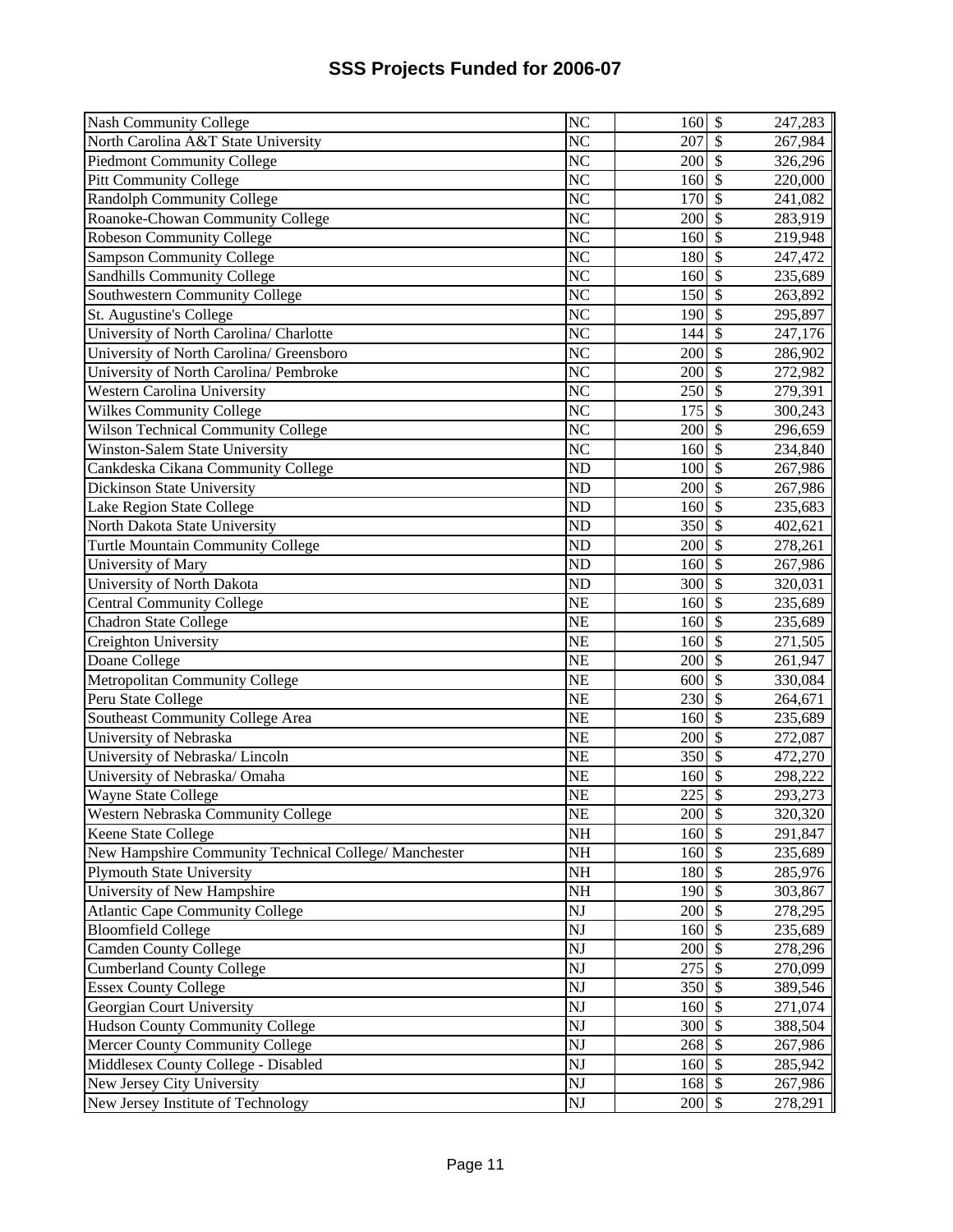| Passaic County Community College                                                                         | $\overline{N}$           | 160      | $\boldsymbol{\mathsf{S}}$      | 219,996 |
|----------------------------------------------------------------------------------------------------------|--------------------------|----------|--------------------------------|---------|
| Ramapo College of New Jersey                                                                             | NJ                       | 180      | $\mathcal{S}$                  | 252,161 |
| Richard Stockton College of New Jersey                                                                   | $\overline{\text{NJ}}$   | 166      | $\overline{\$}$                | 219,998 |
| <b>Rider University</b>                                                                                  | $\overline{\text{NJ}}$   | 150      | $\overline{\mathcal{S}}$       | 278,295 |
| Rutgers University/ Camden                                                                               | NJ                       | 160      | $\mathcal{S}$                  | 56,121  |
| Rutgers University/New Brunswick                                                                         | NJ                       | 400      | $\overline{\mathcal{S}}$       | 489,127 |
| Rutgers University/ Newark Campus                                                                        | NJ                       | 160      | $\overline{\mathcal{S}}$       | 220,000 |
| Seton Hall University                                                                                    | NJ                       | 200      | $\overline{\mathcal{S}}$       | 271,202 |
| Albuquerque Technical Vocational Institution                                                             | $\overline{\text{NM}}$   | 165      | $\overline{\mathcal{S}}$       | 235,689 |
| Clovis Community College                                                                                 | $\overline{\text{NM}}$   | 175      | $\overline{\mathcal{S}}$       | 235,689 |
| College of the Christian Brothers of New Mexico                                                          | $\overline{\text{NM}}$   | 280      | $\overline{\mathcal{S}}$       | 327,524 |
| Eastern New Mexico University                                                                            | $\overline{\text{NM}}$   | 300      | $\overline{\$}$                | 336,121 |
| Eastern New Mexico University/Roswell                                                                    | <b>NM</b>                | 160      | $\overline{\mathcal{S}}$       | 235,420 |
| New Mexico Highlands University                                                                          | <b>NM</b>                | 350      | $\overline{\$}$                | 528,117 |
| New Mexico Junior College                                                                                | $\overline{\text{NM}}$   | 175      | $\overline{\$}$                | 255,586 |
| New Mexico State University                                                                              | <b>NM</b>                | 350      | $\overline{\$}$                | 380,259 |
| Northern New Mexico Community College                                                                    | <b>NM</b>                | 180      | $\mathcal{S}$                  | 267,984 |
| San Juan College                                                                                         | <b>NM</b>                | 160      | $\boldsymbol{\mathsf{S}}$      | 220,000 |
| Santa Fe Community College                                                                               | $\overline{\text{NM}}$   | 160      | $\mathcal{S}$                  | 220,000 |
| University of New Mexico                                                                                 | <b>NM</b>                | 160      | $\boldsymbol{\mathsf{S}}$      | 235,689 |
| University of New Mexico/ Gallup Campus                                                                  | <b>NM</b>                | 160      | $\mathcal{S}$                  | 235,683 |
| University of New Mexico/ Valencia Campus                                                                | <b>NM</b>                | 160      | $\mathcal{S}$                  | 235,683 |
| Community College of Southern Nevada                                                                     | <b>NV</b>                | 200      | $\overline{\$}$                | 235,689 |
| University of Nevada Las Vegas                                                                           | <b>NV</b>                | 265      | $\overline{\mathcal{S}}$       | 315,698 |
| University of Nevada Reno                                                                                | <b>NV</b>                | 178      | $\overline{\mathcal{S}}$       | 327,916 |
| <b>Broome Community College</b>                                                                          | <b>NY</b>                | 250      | $\overline{\mathcal{S}}$       | 244,726 |
| Cazenovia College                                                                                        | $\overline{NY}$          | 160      | $\overline{\mathcal{S}}$       | 280,346 |
| Clarkson University                                                                                      | $\overline{NY}$          | 160      | $\overline{\$}$                | 253,872 |
| <b>College of Mount Saint Vincent</b>                                                                    | $\overline{NY}$          | 160      | $\overline{\$}$                | 267,986 |
| <b>Corning Community College</b>                                                                         | $\overline{NY}$          | 205      | $\overline{\$}$                | 254,493 |
| City University of New York/ City College                                                                | $\overline{NY}$          | 500      | $\sqrt{S}$                     | 500,642 |
| City University of New York/Kingsborough Community College                                               | $\overline{NY}$          | 250      | $\sqrt[6]{\frac{1}{2}}$        | 220,963 |
| City University of New York/ York College                                                                | $\overline{NY}$          | 300      | $\overline{\$}$                | 358,558 |
| Dowling College                                                                                          | <b>NY</b>                | 160      | $\overline{\mathcal{S}}$       | 231,931 |
| Fulton-Montgomery Community College                                                                      | NY                       | 160      | $\boldsymbol{\mathsf{S}}$      | 220,000 |
| <b>Genesee Community College</b>                                                                         | <b>NY</b>                | 250      | $\overline{\mathcal{S}}$       | 278,295 |
| Jefferson Community College                                                                              | NY                       | 160 \$   |                                | 235,689 |
| Long Island University                                                                                   | <b>NY</b>                | 350 \$   |                                | 461,801 |
| Marist College/ Disabled                                                                                 | <b>NY</b>                | $115$ \$ |                                | 230,756 |
| Medaille College                                                                                         | <b>NY</b>                | 200      | $\mathcal{S}$                  | 267,664 |
| Mercy College                                                                                            | <b>NY</b>                | 250      | $\boldsymbol{\mathsf{S}}$      | 271,074 |
| Molloy College                                                                                           |                          | 160      | $\mathcal{S}$                  | 235,200 |
| Monroe Community College                                                                                 | <b>NY</b>                |          |                                |         |
|                                                                                                          | <b>NY</b>                | 275      | $\boldsymbol{\mathsf{S}}$      | 245,876 |
|                                                                                                          | $\overline{NY}$          | 450      | $\overline{\mathcal{S}}$       | 359,448 |
| Orange County Community College                                                                          | $\overline{NY}$          | 232      | $\overline{\mathcal{S}}$       | 245,833 |
| Paul Smith's College of Arts and Sciences                                                                | $\overline{NY}$          | 160      | $\overline{\mathcal{S}}$       | 219,733 |
| Polytechnic University                                                                                   | $\overline{NY}$          | 250      | $\mathcal{S}$                  | 343,932 |
| Rochester Institute of Technology                                                                        | $\overline{NY}$          | 225      | $\overline{\mathcal{S}}$       | 256,055 |
| Schenectady County Community College                                                                     | $\ensuremath{\text{NY}}$ | 175      | $\overline{\mathcal{S}}$       | 267,986 |
| Nassau Community College/ Disabled<br><b>Suffolk County Community College</b>                            | NY                       | 210      | $\mathcal{S}$                  | 267,986 |
| State University of New York College at Brockport<br>State University of New York/ Binghamton University | NY<br>NY                 | 250      | $\mathcal{S}$<br>$\mathcal{S}$ | 301,808 |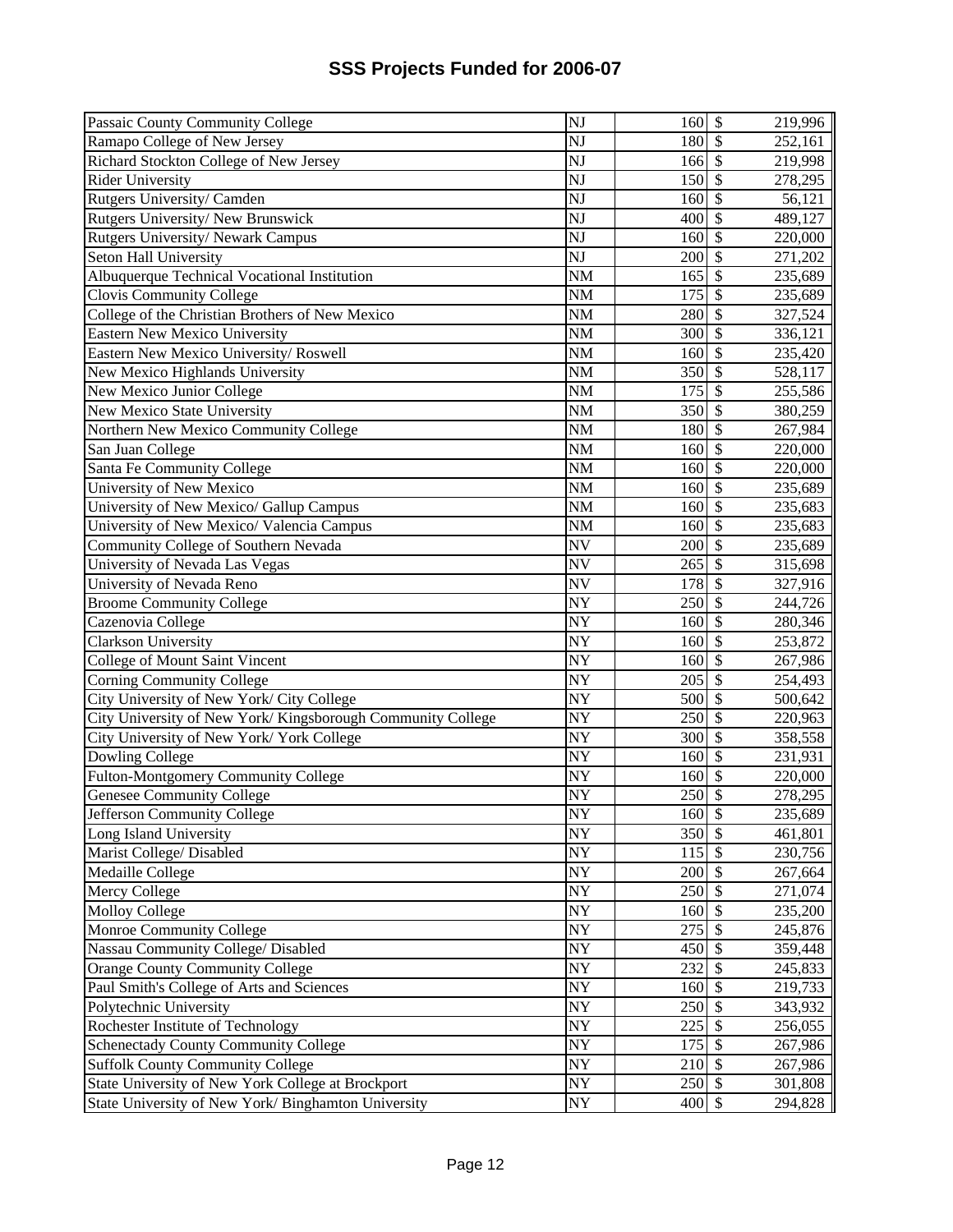| State University of New York/ Buffalo State College           | <b>NY</b>       | 200               | $\boldsymbol{\mathsf{S}}$ | 270,844 |
|---------------------------------------------------------------|-----------------|-------------------|---------------------------|---------|
| State University of New York/ College of Technology/ Canton   | NY              | 210               | $\boldsymbol{\mathsf{S}}$ | 247,472 |
| State University of New York/ New Paltz                       | $\overline{NY}$ | 515               | $\overline{\mathcal{S}}$  | 393,080 |
| State University of New York/ Plattsburgh State University    | $\overline{NY}$ | 375               | $\overline{\mathcal{S}}$  | 490,315 |
| State University of New York/ Ulster County Community College | $\overline{NY}$ | 220               | $\mathcal{S}$             | 277,579 |
| State University of New York/ University/ Albany              | $\overline{NY}$ | 200               | $\mathcal{S}$             | 235,689 |
| State University of New York/ University/ Buffalo             | <b>NY</b>       | 275               | $\overline{\mathcal{S}}$  | 251,579 |
| State University of New York/ Westchester Community College   | <b>NY</b>       | 160               | $\overline{\mathcal{S}}$  | 235,689 |
| State University of New York/Potsdam College                  | <b>NY</b>       | 200               | $\boldsymbol{\mathsf{S}}$ | 260,910 |
| Syracuse University                                           | <b>NY</b>       | 250               | $\overline{\mathcal{S}}$  | 329,389 |
| York College - City University of New York                    | <b>NY</b>       | 80                | $\overline{\mathcal{S}}$  | 267,986 |
| <b>Bowling Green State University</b>                         | $\overline{OH}$ | 350               | $\overline{\$}$           | 540,275 |
| Central State University                                      | $\overline{OH}$ | 250               | $\overline{\$}$           | 354,650 |
| Cincinnati State Technical and Community                      | <b>OH</b>       | 180               | $\overline{\mathcal{S}}$  | 267,978 |
| <b>Clark State Community College</b>                          | $\overline{OH}$ | 160               | $\overline{\$}$           | 235,689 |
| <b>Cleveland State University</b>                             | $\overline{OH}$ | 500               | $\overline{\$}$           | 495,041 |
| Columbus State Community College                              | <b>OH</b>       | 160               | $\overline{\mathcal{S}}$  | 235,689 |
| Cuyahoga Community College                                    | <b>OH</b>       | 200               | $\overline{\mathcal{S}}$  | 278,295 |
| <b>Hocking College</b>                                        | <b>OH</b>       | 190               | $\boldsymbol{\mathsf{S}}$ | 267,986 |
| Jefferson Community College                                   | <b>OH</b>       | 160               | $\mathcal{S}$             | 220,000 |
| Kent State University                                         | <b>OH</b>       | 300               | $\boldsymbol{\mathsf{S}}$ | 421,918 |
| Lourdes College                                               | <b>OH</b>       | 160               | $\mathcal{S}$             | 258,366 |
| <b>Myers University</b>                                       | <b>OH</b>       | 275               | $\mathcal{S}$             | 270,307 |
| Oberlin College                                               | $\overline{OH}$ | 175               | $\overline{\mathcal{S}}$  | 305,926 |
| Ohio State University                                         | <b>OH</b>       | 210               | $\boldsymbol{\mathsf{S}}$ | 286,377 |
| Ohio University                                               | <b>OH</b>       | 275               | $\overline{\mathcal{S}}$  | 300,031 |
| Shawnee State University                                      | $\overline{OH}$ | 180               | $\overline{\mathcal{S}}$  | 278,295 |
| <b>Sinclair Community College</b>                             | $\overline{OH}$ | 160               | $\overline{\$}$           | 267,986 |
| <b>Stark State College of Technology</b>                      | $\overline{OH}$ | $\overline{233}$  | $\overline{\mathcal{S}}$  | 220,000 |
| University of Cincinnati                                      | $\overline{OH}$ | 180               | $\overline{\$}$           | 235,689 |
| University of Toledo                                          | $\overline{OH}$ | 160               | $\overline{\mathcal{S}}$  | 220,000 |
| <b>Washington State Community College</b>                     | $\overline{OH}$ | 175               | $\sqrt{2}$                | 278,297 |
| Xavier University                                             | $\overline{OH}$ | 160               | $\overline{\$}$           | 219,999 |
| <b>Bacone College</b>                                         | OK              | 160               | $\overline{\$}$           | 267,986 |
| Cameron University                                            | OK              | 235               | $\overline{\mathcal{S}}$  | 368,403 |
| Carl Albert State College                                     | OK              | 285               | $\boldsymbol{\mathsf{S}}$ | 402,946 |
| <b>Connors State College</b>                                  | ОK              | $175 \,$ \ \$     |                           | 235,689 |
| <b>East Central University</b>                                | OK              | 250               | \$                        | 405,241 |
| Eastern Oklahoma State College                                | OK              | 250 \$            |                           | 267,986 |
| <b>Langston University</b>                                    | OK              | 250               | $\mathcal{S}$             | 490,729 |
| Murray State College                                          | OK              | 250               | $\mathcal{S}$             | 338,001 |
| Northeastern Oklahoma A&M College                             | OK              | 160               | $\mathcal{S}$             | 235,689 |
| Northeastern State University                                 | OK              | 175               | $\mathcal{S}$             | 274,815 |
| Oklahoma City Community College                               | OK              | 160               | $\mathcal{S}$             | 218,590 |
| Oklahoma State University/Oklahoma City Technical Branch      | OK              | 200               | $\overline{\mathcal{S}}$  | 277,015 |
| Oklahoma State University/Okmulgee                            | OK              | 160               | $\overline{\mathcal{S}}$  | 170,000 |
| Redlands Community College                                    | OK              | 200               | $\mathcal{S}$             | 253,518 |
| <b>Rogers State University</b>                                | OK              | 300               | $\sqrt{3}$                | 352,173 |
| Seminole State College                                        | OK              | 160               | $\mathcal{S}$             | 235,689 |
| Southeastern Oklahoma State University                        | OK              | 300               | $\mathcal{S}$             | 328,548 |
| Southern Nazarene University                                  | OK              | 160               | $\mathcal{S}$             | 220,000 |
| St. Gregory's University                                      | OK              | $160 \text{ }$ \$ |                           | 201,615 |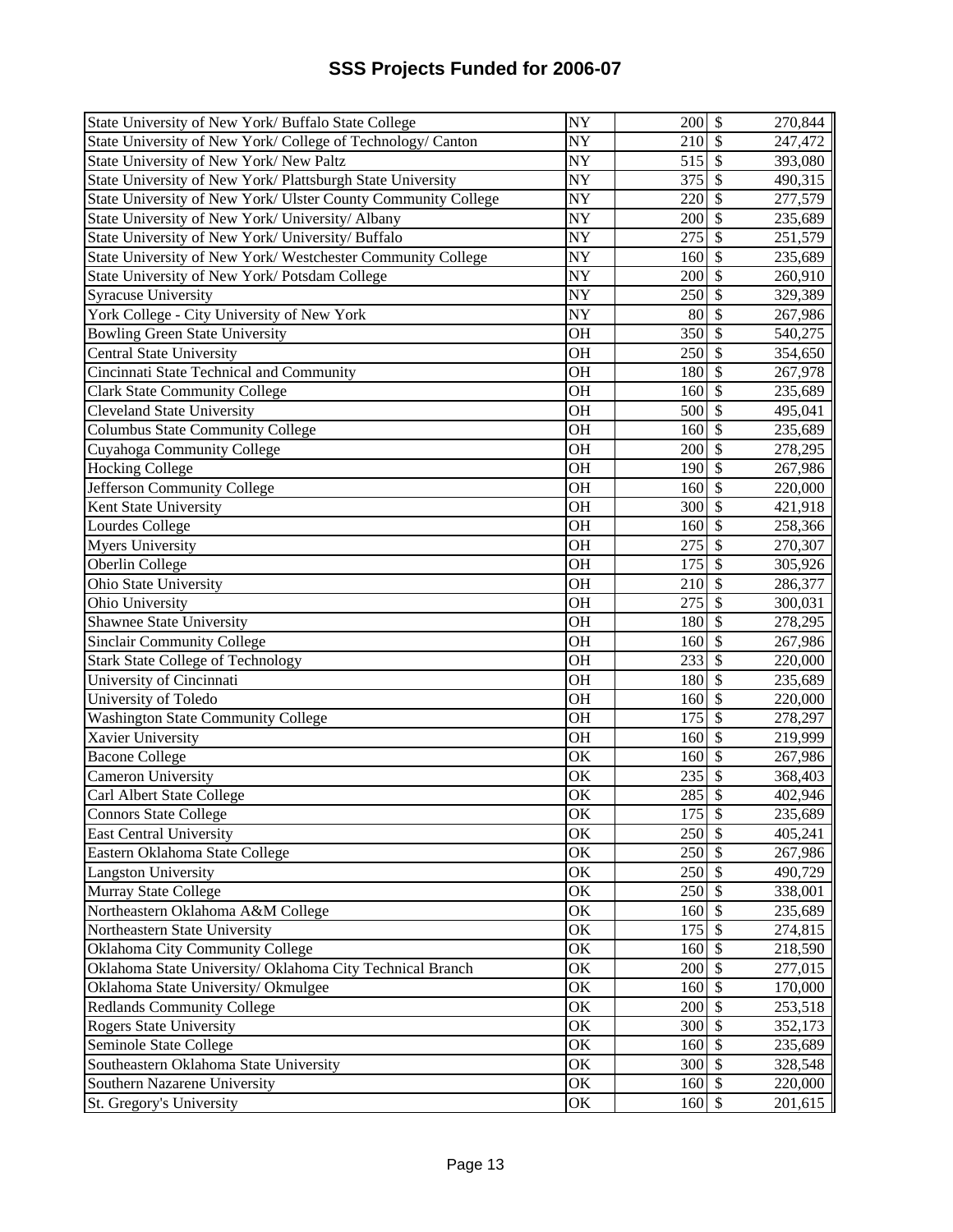| <b>Tulsa Community College</b>                     | <b>OK</b>              | 160              | $\boldsymbol{\mathsf{S}}$      | 219,995            |
|----------------------------------------------------|------------------------|------------------|--------------------------------|--------------------|
| University of Central Oklahoma                     | OK                     | 160              | $\boldsymbol{\mathsf{S}}$      | 220,000            |
| University of Oklahoma/Norman                      | $\overline{\rm OK}$    | 300              | $\overline{\mathcal{S}}$       | 412,655            |
| Western Oklahoma State College                     | OK                     | 180              | $\overline{\mathcal{S}}$       | 230,600            |
| <b>Blue Mountain Community College</b>             | $\overline{\text{OR}}$ | 160              | $\overline{\mathcal{S}}$       | 220,474            |
| Chemeketa Community College                        | $\overline{\text{OR}}$ | 200              | $\overline{\mathcal{S}}$       | 259,979            |
| <b>Chemeketa Community College</b>                 | OR                     | 100              | $\overline{\mathcal{S}}$       | 214,577            |
| <b>Clatsop Community College</b>                   | <b>OR</b>              | 160              | $\overline{\mathcal{S}}$       | 278,333            |
| Lane Community College                             | $\overline{\text{OR}}$ | 180              | $\overline{\mathcal{S}}$       | 244,735            |
| Linn/Benton Community College/Main & East          | $\overline{\text{OR}}$ | 160              | $\overline{\mathcal{S}}$       | 219,980            |
| Mt. Hood Community College                         | <b>OR</b>              | 160              | $\overline{\mathcal{S}}$       | 235,689            |
| Oregon Institute of Technology                     | $\overline{\text{OR}}$ | 160              | $\overline{\mathcal{S}}$       | 235,689            |
| Oregon State University                            | <b>OR</b>              | 175              | $\overline{\mathcal{S}}$       | 235,689            |
| Portland Community College/ Sylvania               | $\overline{\text{OR}}$ | 170              | $\sqrt{S}$                     | 235,689            |
| <b>Portland State University</b>                   | <b>OR</b>              | 265              | $\overline{\$}$                | 341,321            |
| Rogue Community College District                   | <b>OR</b>              | 171              | $\overline{\mathcal{S}}$       | 235,689            |
| Southern Oregon University                         | <b>OR</b>              | 180              | $\mathcal{S}$                  | 260,377            |
| Southwestern Oregon Community College              | <b>OR</b>              | 160              | $\mathcal{S}$                  | 278,330            |
| <b>Umpqua Community College</b>                    | <b>OR</b>              | 160              | $\mathcal{S}$                  | 256,539            |
| University of Oregon                               | <b>OR</b>              | 360              | $\mathcal{S}$                  | 499,248            |
| Western Oregon University                          | <b>OR</b>              | 250              | $\mathcal{S}$                  | 314,570            |
| <b>Bloomsburg University</b>                       | $\overline{PA}$        | 160              | $\overline{\mathcal{S}}$       | 255,588            |
| California University of Pennsylvania              | $\overline{PA}$        | 165              | $\overline{\mathcal{S}}$       | 271,074            |
| Clarion University of Pennsylvania                 | PA                     | 206              | $\overline{\mathcal{S}}$       | 313,845            |
| Commonwealth Technical Institute - Disabled        | PA                     | 100              | $\overline{\mathcal{S}}$       | 220,000            |
| Community College of Philadelphia                  | $\overline{PA}$        | 225              | $\overline{\mathcal{S}}$       | 244,735            |
| <b>Drexel University</b>                           | $\overline{PA}$        | 225              | $\overline{\mathcal{S}}$       | 286,063            |
| East Stroudsburg University                        | PA                     | 160              | $\overline{\mathcal{S}}$       | 220,000            |
| Harcum College                                     | $\overline{PA}$        | 170              | $\overline{\mathcal{S}}$       | 286,973            |
| <b>Kutztown University</b>                         | $\overline{PA}$        | $\overline{175}$ | $\mathcal{S}$                  | 278,300            |
| Lehigh Carbon Community College                    | PA                     | 160              | $\overline{\$}$                | 235,689            |
| Lock Haven University of Pennsylvania              | PA                     | 230              | $\overline{\$}$                | 271,073            |
| Mansfield University of Pennsylvania               | PA                     | 160              | $\overline{\$}$                | 80,000             |
| Peirce College                                     | PA                     | 180              | $\boldsymbol{\mathsf{S}}$      | 254,323            |
| Pennsylvania College of Technology                 | PA                     | 160              | $\mathcal{S}$                  | 230,969            |
| Pennsylvania Institute of Technology               |                        |                  |                                | 299,996            |
|                                                    |                        |                  |                                |                    |
|                                                    | PA                     | 180              | $\overline{\mathcal{S}}$       |                    |
| Pennsylvania State University/McKeesport           | PA                     | $165$ \$         |                                | 277,412            |
| Pennsylvania State University/ University Park     | PA                     | 180 \$           |                                | 278,295            |
| Pennsylvania State University/ Wilkes Barre        | PA                     | 160 \$           |                                | 267,986            |
| Reading Area Community College                     | PA                     | 250              | $\mathcal{S}$                  | 316,121            |
| Seton Hill University                              | PA                     | 170              | $\mathcal{S}$                  | 265,258            |
| Slippery Rock University of Pennsylvania           | PA                     | 165              | $\mathcal{S}$                  | 236,966            |
| Temple University                                  | PA                     | 203              | $\overline{\mathcal{S}}$       | 278,189            |
| University of Pennsylvania                         | PA                     | 175              | $\mathcal{S}$                  | 264,507            |
| University of Pittsburgh/ Bradford                 | PA                     | 162              | $\overline{\mathcal{S}}$       | 219,995            |
| University of Pittsburgh/Main                      | PA                     | 250              | $\mathcal{S}$                  | 376,351            |
| West Chester University of Pennsylvania - Disabled | PA                     | 160              | $\overline{\mathcal{S}}$       | 244,735            |
| <b>Westmoreland County Community College</b>       | PA                     | 225              | $\boldsymbol{\mathsf{S}}$      | 257,232            |
| American University of Puerto Rico                 | PR                     | 330              | $\mathcal{S}$                  | 307,041            |
| <b>Bayamon Central University</b>                  | PR                     | 400              | $\mathcal{S}$                  | 337,001            |
| Caribbean University<br>Humacao Community College  | <b>PR</b><br>PR        | 265<br>232       | $\mathcal{S}$<br>$\mathcal{S}$ | 367,528<br>263,179 |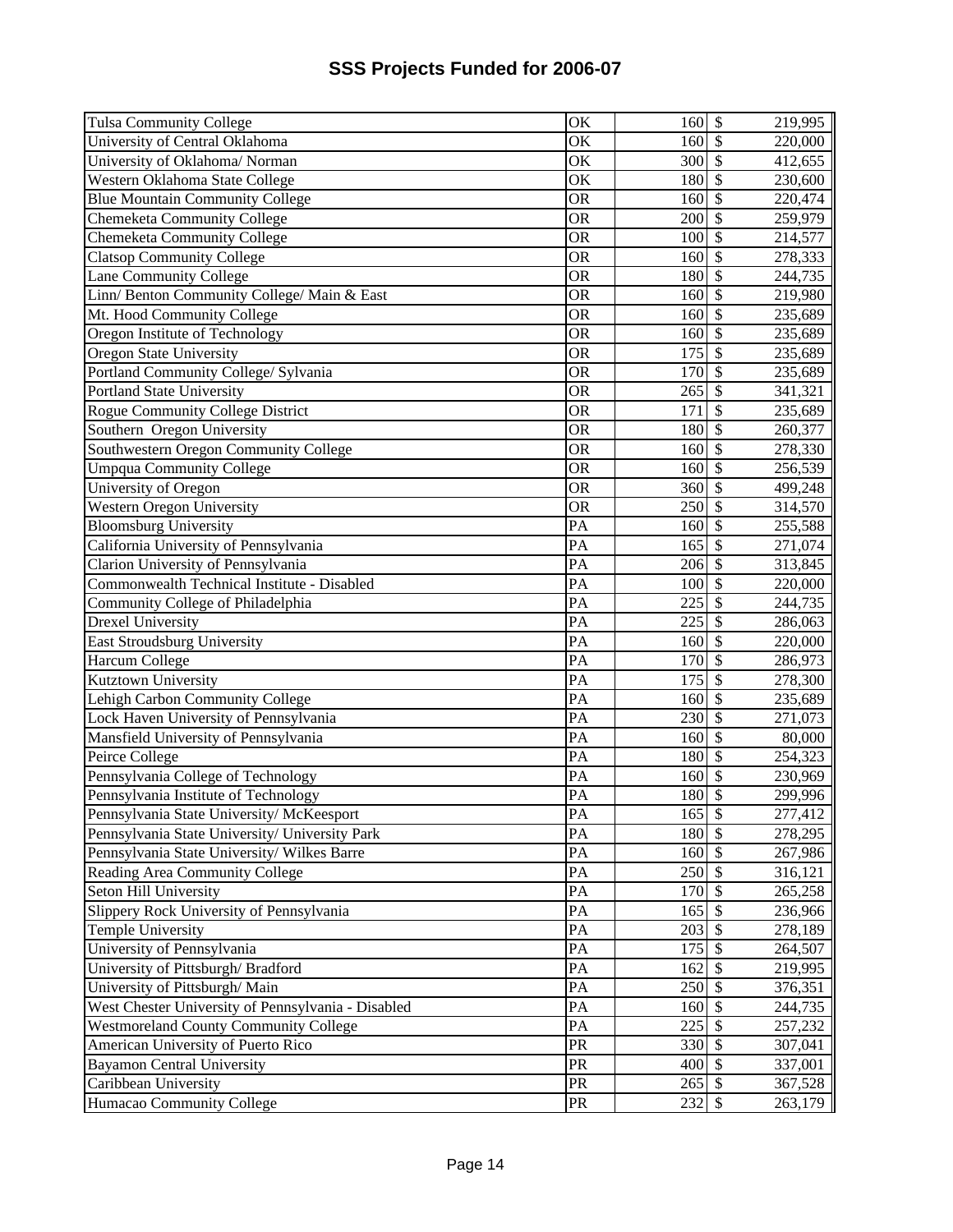| Inter American University of Puerto Rico/ Aguadilla Campus  | PR              | 220                          | $\boldsymbol{\mathsf{S}}$ | 303,550 |
|-------------------------------------------------------------|-----------------|------------------------------|---------------------------|---------|
| Inter American University of Puerto Rico/ Arecibo Campus    | PR              | 160                          | $\mathcal{S}$             | 234,889 |
| Inter American University of Puerto Rico/ Bayamon Campus    | PR              | 225                          | $\mathcal{S}$             | 271,074 |
| Inter American University of Puerto Rico/ San German Campus | PR              | 210                          | $\overline{\mathcal{S}}$  | 278,295 |
| Polytechnic University of Puerto Rico                       | PR              | 230                          | $\overline{\mathcal{S}}$  | 283,840 |
| Pontifical Catholic University                              | PR              | 400                          | $\mathcal{S}$             | 488,373 |
| San Juan University College                                 | PR              | 315                          | $\overline{\mathcal{S}}$  | 308,220 |
| Universidad Del Este                                        | PR              | 384                          | $\mathcal{S}$             | 354,956 |
| Universidad Del Turabo                                      | PR              | 275                          | $\overline{\mathcal{S}}$  | 276,554 |
| Universidad Metropolitana                                   | PR              | 200                          | $\mathcal{S}$             | 278,293 |
| University of Puerto Rico                                   | PR              | 400                          | $\overline{\mathcal{S}}$  | 369,061 |
| University of Puerto Rico/ Arecibo Campus                   | PR              | 210                          | $\mathcal{S}$             | 292,837 |
| University of Puerto Rico/ Bayamon/ Bayamon Campus          | PR              | 240                          | $\overline{\mathcal{S}}$  | 278,295 |
| University of Puerto Rico/ Humacao (UPRH)                   | PR              | 300                          | $\overline{\mathcal{S}}$  | 367,011 |
| University of Puerto Rico/ San Juan                         | PR              | 300                          | $\overline{\mathcal{S}}$  | 432,413 |
| University of Puerto Rico/ Cayey                            | PR              | 362                          | $\overline{\mathcal{S}}$  | 497,907 |
| University of the Sacred Heart                              | PR              | 600                          | $\overline{\mathcal{S}}$  | 545,547 |
| Palau Community College                                     | PW              | 180                          | \$                        | 244,735 |
| Community College of Rhode Island                           | RI              | 300                          | $\overline{\mathcal{S}}$  | 318,659 |
| Rhode Island College                                        | RI              | 300                          | $\mathcal{S}$             | 349,592 |
| Central Carolina Technical College                          | <b>SC</b>       | 160                          | $\mathcal{S}$             | 220,000 |
| Claflin University                                          | $\overline{SC}$ | 160                          | $\mathcal{S}$             | 267,986 |
| <b>Clinton Junior College</b>                               | SC              | 90                           | $\mathcal{S}$             | 123,750 |
| Florence/ Darlington Technical College                      | SC              | 422                          | $\mathcal{S}$             | 220,000 |
| Greenville Technical College                                | $\overline{SC}$ | 350                          | $\overline{\mathcal{S}}$  | 372,365 |
| <b>Lander University</b>                                    | <b>SC</b>       | 160                          | $\mathcal{S}$             | 220,000 |
| Midlands Technical College                                  | SC              | 175                          | $\overline{\mathcal{S}}$  | 267,986 |
| Morris College                                              | SC              | 200                          | $\overline{\mathcal{S}}$  | 268,570 |
| Northeastern Technical College                              | $\overline{SC}$ | 160                          | $\overline{\mathcal{S}}$  | 241,668 |
| Orangeburg-Calhoun Technical College                        | SC              | 200                          | $\overline{\mathcal{S}}$  | 278,292 |
| <b>Piedmont Technical College</b>                           | SC              | 160                          | $\overline{\$}$           | 271,074 |
| South Carolina State University                             | SC              | 160                          | $\overline{\mathcal{S}}$  | 235,689 |
| Spartanburg Methodist College                               | $\overline{SC}$ | 160                          | $\overline{\$}$           | 236,967 |
| Spartanburg Technical College                               | $\overline{SC}$ | 160                          | $\overline{\$}$           | 263,283 |
| Technical College of the Lowcountry                         | SC              | 160                          | $\overline{\mathcal{S}}$  | 267,986 |
| <b>Tri-County Technical College</b>                         | SC              | 233                          | $\overline{\mathcal{S}}$  | 285,169 |
| <b>Trident Technical College</b>                            | <b>SC</b>       | $200$ \$                     |                           | 314,273 |
| University of South Carolina/ Beaufort                      | $\overline{SC}$ | 160S                         |                           | 265,711 |
| University of South Carolina/ Columbia                      | <b>SC</b>       | $200 \text{ }$ \$            |                           | 318,380 |
| University of South Carolina/ Lancaster                     | SC              | 160                          | $\mathcal{S}$             | 244,650 |
| University of South Carolina/ Salkehatchie                  | SC              | 160                          | $\mathcal{S}$             | 228,531 |
| University of South Carolina/ Spartanburg                   | $\overline{SC}$ | 160                          | $\mathcal{S}$             | 267,986 |
| University of South Carolina/ Sumter                        | <b>SC</b>       | 150                          | $\mathcal{S}$             | 267,986 |
| University of South Carolina/ Union                         | <b>SC</b>       | 160                          | $\mathcal{S}$             | 234,229 |
| Voorhees College                                            | SC              | 170                          | $\mathcal{S}$             | 234,229 |
| Williamsburg Technical College                              | SC              | $160\overline{\smash{)}\,5}$ |                           | 220,000 |
| Winthrop University                                         | $\overline{SC}$ | 160                          | $\overline{\mathcal{S}}$  | 220,000 |
| <b>York Technical College</b>                               | SC              | 200                          | $\overline{\mathcal{S}}$  | 271,062 |
| <b>Black Hills State University</b>                         | <b>SD</b>       | 200                          | $\overline{\mathcal{S}}$  | 273,648 |
| Dakota Wesleyan University                                  | SD              | 160                          | $\overline{\mathcal{S}}$  | 234,234 |
| Northern State University                                   | SD              | 165                          | $\overline{\mathcal{S}}$  | 267,986 |
| Oglala Lakota College                                       | SD              | 200 \$                       |                           | 277,497 |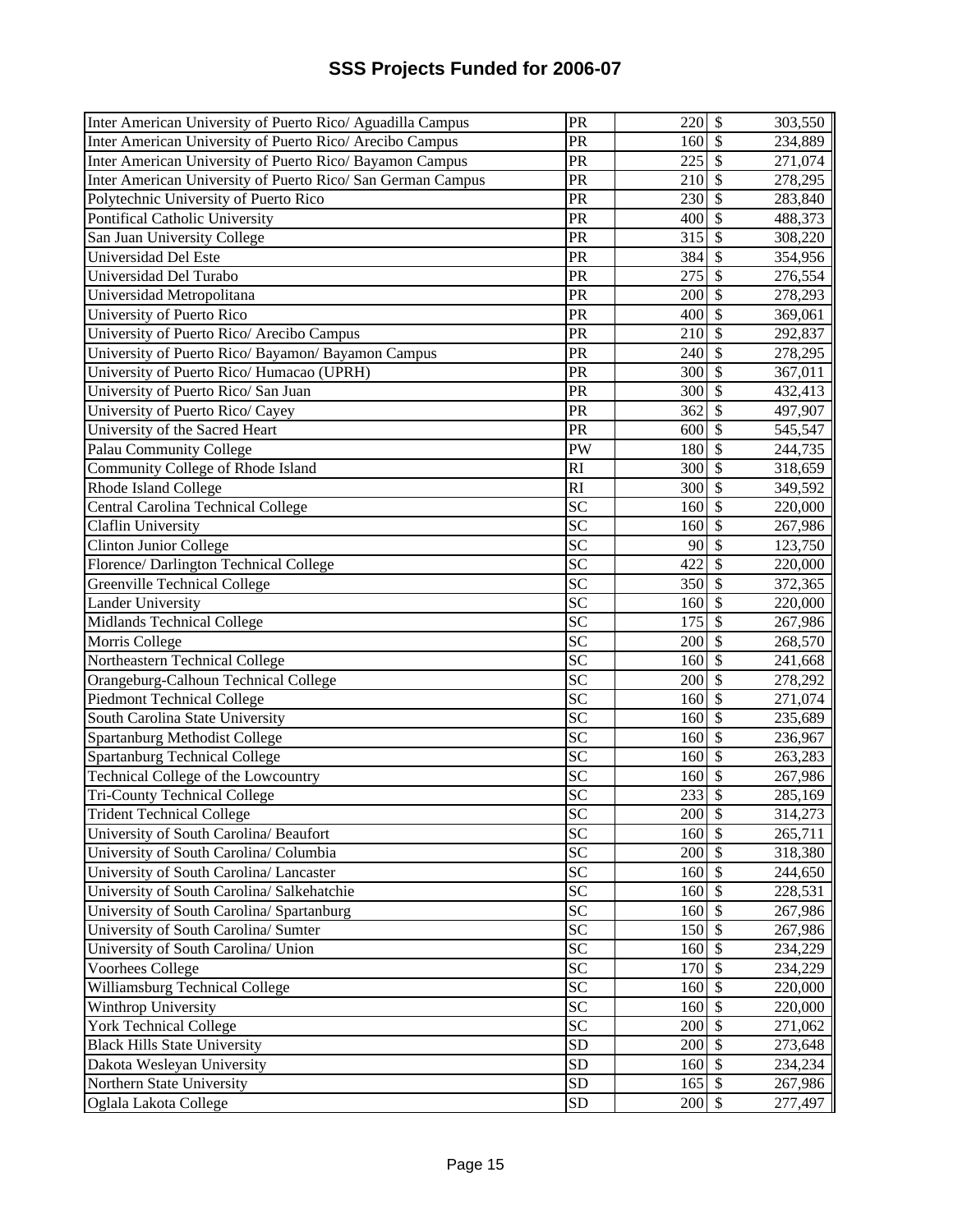| <b>Sisseton Wahpeton Community College</b><br><b>SD</b><br>$\mathcal{S}$<br>235,689<br>154<br>South Dakota State University<br>$\overline{SD}$<br>$\overline{\mathcal{S}}$<br>160<br>235,689<br>$\overline{SD}$<br>University of South Dakota<br>$\mathcal{S}$<br>200<br>263,513<br>$\overline{\mathcal{S}}$<br><b>Austin Peay State University</b><br>$\overline{\text{TN}}$<br>180<br>244,735<br>$\overline{\mathcal{S}}$<br><b>Dyersburg State Community College</b><br>$\overline{\text{TN}}$<br>185<br>306,350<br>$\overline{\$}$<br>$\overline{\text{TN}}$<br>225<br>278,295<br>$\overline{\mathcal{S}}$<br><b>TN</b><br>200<br>212,086<br>$\overline{\mathcal{S}}$<br>TN<br>275,053<br>150<br>$\overline{\mathcal{S}}$<br><b>TN</b><br>271,074<br>165<br>$\overline{\mathcal{S}}$<br>TN<br>Lemoyne/ Owen College<br>165<br>267,986<br>$\overline{\mathcal{S}}$<br><b>Lincoln Memorial University</b><br>$\overline{\text{TN}}$<br>267,982<br>160<br>$\overline{\mathcal{S}}$<br><b>TN</b><br>175<br>200,729<br>$\overline{\mathcal{S}}$<br>TN<br>Northeast State Technical Community College<br>180<br>257,967<br>$\overline{\mathcal{S}}$<br>TN<br>Pellissippi State Technical Community College<br>160<br>235,689<br>$\overline{\mathcal{S}}$<br><b>Tennessee State University</b><br>TN<br>175<br>271,074<br>$\mathcal{S}$<br>Tusculum College<br>TN<br>200<br>267,986<br><b>TN</b><br>$\mathcal{S}$<br>University of Memphis<br>160<br>220,000<br>$\mathcal{S}$<br>University of Tennessee/ Chattanooga<br>TN<br>200<br>271,066<br>University of Tennessee/ Knoxville<br>TN<br>$\mathcal{S}$<br>250<br>278,965<br>TN<br>$\mathcal{S}$<br>University of Tennessee/ Martin<br>220,000<br>160<br>$\overline{\mathcal{S}}$<br><b>TN</b><br><b>Volunteer State Community College</b><br>167<br>220,000<br>$\overline{\mathcal{S}}$<br><b>Abilene Christian University</b><br>TX<br>200<br>289,139<br>$\overline{\text{TX}}$<br>$\overline{\mathcal{S}}$<br>Amarillo College/ Moore County Campus<br>100<br>170,000<br>$\overline{\mathcal{S}}$<br>Amarillo College/ Washington Street Campus<br><b>TX</b><br>250<br>316,542<br>$\overline{\mathcal{S}}$<br>$\overline{\text{TX}}$<br><b>Brookhaven College</b><br>271,325<br>300<br>$\overline{\mathcal{S}}$<br>$\overline{\text{TX}}$<br>Coastal Bend College<br>215<br>267,986<br>$\overline{\mathcal{S}}$<br>$\overline{\text{TX}}$<br>College of the Mainland<br>160<br>235,689<br>$\overline{\mathcal{S}}$<br>$\overline{\text{TX}}$<br>Dallas County Community College District<br>200<br>286,974<br>$\sqrt{S}$<br>$\overline{\text{TX}}$<br>Del Mar College<br>235,689<br>160<br>$\overline{\$}$<br>$\overline{\text{TX}}$<br><b>Eastfield College</b><br>250<br>288,379<br>$\overline{\$}$<br>$\overline{\text{TX}}$<br>El Centro College<br>200<br>267,986<br>$\overline{\text{TX}}$<br>$\overline{\mathcal{S}}$<br>El Paso Community College<br>600<br>565,901<br>$\boldsymbol{\mathsf{S}}$<br><b>Frank Phillips College</b><br>TX<br>160<br>220,000<br>TX<br>$\mathcal{S}$<br><b>Galveston College</b><br>200<br>227,303<br>$\overline{\mathcal{S}}$<br><b>TX</b><br><b>Hill College</b><br>250<br>220,000<br>Houston Community College System<br>TX<br>200 \$<br>358,399<br><b>TX</b><br>160 \$<br>Kilgore College<br>220,000<br><b>TX</b><br>$160\overline{\smash{5}}$<br>Lamar University<br>219,997<br>$\mathcal{S}$<br>Laredo Community College<br>TX<br>300<br>247,459<br><b>TX</b><br>$\mathcal{S}$<br>McLennan Community College<br>240<br>306,422<br>$\overline{\mathcal{S}}$<br><b>TX</b><br>Midland College<br>235,689<br>160<br>$\overline{\mathcal{S}}$<br><b>TX</b><br>Mountain View College<br>230<br>230,103<br>$\overline{\mathcal{S}}$<br>TX<br>Navarro College<br>300<br>356,351<br>$\overline{\mathcal{S}}$<br>$\overline{\text{TX}}$<br>North Central Texas College<br>235,689<br>160<br>North Harris Montgomery Community College District<br>$\sqrt$<br>TX<br>160<br>216,000<br>$\overline{\text{TX}}$<br>$\overline{\mathcal{S}}$<br>North Lake College<br>180<br>287,673<br>$\overline{\mathcal{S}}$<br>TX<br>Odessa College<br>160<br>267,986 | Sinte Gleska University                | SD | 250 | $\boldsymbol{\mathsf{S}}$ | 319,424 |
|------------------------------------------------------------------------------------------------------------------------------------------------------------------------------------------------------------------------------------------------------------------------------------------------------------------------------------------------------------------------------------------------------------------------------------------------------------------------------------------------------------------------------------------------------------------------------------------------------------------------------------------------------------------------------------------------------------------------------------------------------------------------------------------------------------------------------------------------------------------------------------------------------------------------------------------------------------------------------------------------------------------------------------------------------------------------------------------------------------------------------------------------------------------------------------------------------------------------------------------------------------------------------------------------------------------------------------------------------------------------------------------------------------------------------------------------------------------------------------------------------------------------------------------------------------------------------------------------------------------------------------------------------------------------------------------------------------------------------------------------------------------------------------------------------------------------------------------------------------------------------------------------------------------------------------------------------------------------------------------------------------------------------------------------------------------------------------------------------------------------------------------------------------------------------------------------------------------------------------------------------------------------------------------------------------------------------------------------------------------------------------------------------------------------------------------------------------------------------------------------------------------------------------------------------------------------------------------------------------------------------------------------------------------------------------------------------------------------------------------------------------------------------------------------------------------------------------------------------------------------------------------------------------------------------------------------------------------------------------------------------------------------------------------------------------------------------------------------------------------------------------------------------------------------------------------------------------------------------------------------------------------------------------------------------------------------------------------------------------------------------------------------------------------------------------------------------------------------------------------------------------------------------------------------------------------------------------------------------------------------------------------------------------------------------------------------------------------------------------------------------------------------------------------------------------------------------------------------------------------------------------------------------------------------------------------------------------------------------------------------------------------------------------------------------------------------------------------------------------------------------------------|----------------------------------------|----|-----|---------------------------|---------|
|                                                                                                                                                                                                                                                                                                                                                                                                                                                                                                                                                                                                                                                                                                                                                                                                                                                                                                                                                                                                                                                                                                                                                                                                                                                                                                                                                                                                                                                                                                                                                                                                                                                                                                                                                                                                                                                                                                                                                                                                                                                                                                                                                                                                                                                                                                                                                                                                                                                                                                                                                                                                                                                                                                                                                                                                                                                                                                                                                                                                                                                                                                                                                                                                                                                                                                                                                                                                                                                                                                                                                                                                                                                                                                                                                                                                                                                                                                                                                                                                                                                                                                                                          |                                        |    |     |                           |         |
|                                                                                                                                                                                                                                                                                                                                                                                                                                                                                                                                                                                                                                                                                                                                                                                                                                                                                                                                                                                                                                                                                                                                                                                                                                                                                                                                                                                                                                                                                                                                                                                                                                                                                                                                                                                                                                                                                                                                                                                                                                                                                                                                                                                                                                                                                                                                                                                                                                                                                                                                                                                                                                                                                                                                                                                                                                                                                                                                                                                                                                                                                                                                                                                                                                                                                                                                                                                                                                                                                                                                                                                                                                                                                                                                                                                                                                                                                                                                                                                                                                                                                                                                          |                                        |    |     |                           |         |
|                                                                                                                                                                                                                                                                                                                                                                                                                                                                                                                                                                                                                                                                                                                                                                                                                                                                                                                                                                                                                                                                                                                                                                                                                                                                                                                                                                                                                                                                                                                                                                                                                                                                                                                                                                                                                                                                                                                                                                                                                                                                                                                                                                                                                                                                                                                                                                                                                                                                                                                                                                                                                                                                                                                                                                                                                                                                                                                                                                                                                                                                                                                                                                                                                                                                                                                                                                                                                                                                                                                                                                                                                                                                                                                                                                                                                                                                                                                                                                                                                                                                                                                                          |                                        |    |     |                           |         |
|                                                                                                                                                                                                                                                                                                                                                                                                                                                                                                                                                                                                                                                                                                                                                                                                                                                                                                                                                                                                                                                                                                                                                                                                                                                                                                                                                                                                                                                                                                                                                                                                                                                                                                                                                                                                                                                                                                                                                                                                                                                                                                                                                                                                                                                                                                                                                                                                                                                                                                                                                                                                                                                                                                                                                                                                                                                                                                                                                                                                                                                                                                                                                                                                                                                                                                                                                                                                                                                                                                                                                                                                                                                                                                                                                                                                                                                                                                                                                                                                                                                                                                                                          |                                        |    |     |                           |         |
|                                                                                                                                                                                                                                                                                                                                                                                                                                                                                                                                                                                                                                                                                                                                                                                                                                                                                                                                                                                                                                                                                                                                                                                                                                                                                                                                                                                                                                                                                                                                                                                                                                                                                                                                                                                                                                                                                                                                                                                                                                                                                                                                                                                                                                                                                                                                                                                                                                                                                                                                                                                                                                                                                                                                                                                                                                                                                                                                                                                                                                                                                                                                                                                                                                                                                                                                                                                                                                                                                                                                                                                                                                                                                                                                                                                                                                                                                                                                                                                                                                                                                                                                          |                                        |    |     |                           |         |
|                                                                                                                                                                                                                                                                                                                                                                                                                                                                                                                                                                                                                                                                                                                                                                                                                                                                                                                                                                                                                                                                                                                                                                                                                                                                                                                                                                                                                                                                                                                                                                                                                                                                                                                                                                                                                                                                                                                                                                                                                                                                                                                                                                                                                                                                                                                                                                                                                                                                                                                                                                                                                                                                                                                                                                                                                                                                                                                                                                                                                                                                                                                                                                                                                                                                                                                                                                                                                                                                                                                                                                                                                                                                                                                                                                                                                                                                                                                                                                                                                                                                                                                                          | <b>East Tennessee State University</b> |    |     |                           |         |
|                                                                                                                                                                                                                                                                                                                                                                                                                                                                                                                                                                                                                                                                                                                                                                                                                                                                                                                                                                                                                                                                                                                                                                                                                                                                                                                                                                                                                                                                                                                                                                                                                                                                                                                                                                                                                                                                                                                                                                                                                                                                                                                                                                                                                                                                                                                                                                                                                                                                                                                                                                                                                                                                                                                                                                                                                                                                                                                                                                                                                                                                                                                                                                                                                                                                                                                                                                                                                                                                                                                                                                                                                                                                                                                                                                                                                                                                                                                                                                                                                                                                                                                                          | <b>Fisk University</b>                 |    |     |                           |         |
|                                                                                                                                                                                                                                                                                                                                                                                                                                                                                                                                                                                                                                                                                                                                                                                                                                                                                                                                                                                                                                                                                                                                                                                                                                                                                                                                                                                                                                                                                                                                                                                                                                                                                                                                                                                                                                                                                                                                                                                                                                                                                                                                                                                                                                                                                                                                                                                                                                                                                                                                                                                                                                                                                                                                                                                                                                                                                                                                                                                                                                                                                                                                                                                                                                                                                                                                                                                                                                                                                                                                                                                                                                                                                                                                                                                                                                                                                                                                                                                                                                                                                                                                          | <b>Hiwassee College</b>                |    |     |                           |         |
|                                                                                                                                                                                                                                                                                                                                                                                                                                                                                                                                                                                                                                                                                                                                                                                                                                                                                                                                                                                                                                                                                                                                                                                                                                                                                                                                                                                                                                                                                                                                                                                                                                                                                                                                                                                                                                                                                                                                                                                                                                                                                                                                                                                                                                                                                                                                                                                                                                                                                                                                                                                                                                                                                                                                                                                                                                                                                                                                                                                                                                                                                                                                                                                                                                                                                                                                                                                                                                                                                                                                                                                                                                                                                                                                                                                                                                                                                                                                                                                                                                                                                                                                          | Lane College                           |    |     |                           |         |
|                                                                                                                                                                                                                                                                                                                                                                                                                                                                                                                                                                                                                                                                                                                                                                                                                                                                                                                                                                                                                                                                                                                                                                                                                                                                                                                                                                                                                                                                                                                                                                                                                                                                                                                                                                                                                                                                                                                                                                                                                                                                                                                                                                                                                                                                                                                                                                                                                                                                                                                                                                                                                                                                                                                                                                                                                                                                                                                                                                                                                                                                                                                                                                                                                                                                                                                                                                                                                                                                                                                                                                                                                                                                                                                                                                                                                                                                                                                                                                                                                                                                                                                                          |                                        |    |     |                           |         |
|                                                                                                                                                                                                                                                                                                                                                                                                                                                                                                                                                                                                                                                                                                                                                                                                                                                                                                                                                                                                                                                                                                                                                                                                                                                                                                                                                                                                                                                                                                                                                                                                                                                                                                                                                                                                                                                                                                                                                                                                                                                                                                                                                                                                                                                                                                                                                                                                                                                                                                                                                                                                                                                                                                                                                                                                                                                                                                                                                                                                                                                                                                                                                                                                                                                                                                                                                                                                                                                                                                                                                                                                                                                                                                                                                                                                                                                                                                                                                                                                                                                                                                                                          |                                        |    |     |                           |         |
|                                                                                                                                                                                                                                                                                                                                                                                                                                                                                                                                                                                                                                                                                                                                                                                                                                                                                                                                                                                                                                                                                                                                                                                                                                                                                                                                                                                                                                                                                                                                                                                                                                                                                                                                                                                                                                                                                                                                                                                                                                                                                                                                                                                                                                                                                                                                                                                                                                                                                                                                                                                                                                                                                                                                                                                                                                                                                                                                                                                                                                                                                                                                                                                                                                                                                                                                                                                                                                                                                                                                                                                                                                                                                                                                                                                                                                                                                                                                                                                                                                                                                                                                          | Middle Tennessee State University      |    |     |                           |         |
|                                                                                                                                                                                                                                                                                                                                                                                                                                                                                                                                                                                                                                                                                                                                                                                                                                                                                                                                                                                                                                                                                                                                                                                                                                                                                                                                                                                                                                                                                                                                                                                                                                                                                                                                                                                                                                                                                                                                                                                                                                                                                                                                                                                                                                                                                                                                                                                                                                                                                                                                                                                                                                                                                                                                                                                                                                                                                                                                                                                                                                                                                                                                                                                                                                                                                                                                                                                                                                                                                                                                                                                                                                                                                                                                                                                                                                                                                                                                                                                                                                                                                                                                          |                                        |    |     |                           |         |
|                                                                                                                                                                                                                                                                                                                                                                                                                                                                                                                                                                                                                                                                                                                                                                                                                                                                                                                                                                                                                                                                                                                                                                                                                                                                                                                                                                                                                                                                                                                                                                                                                                                                                                                                                                                                                                                                                                                                                                                                                                                                                                                                                                                                                                                                                                                                                                                                                                                                                                                                                                                                                                                                                                                                                                                                                                                                                                                                                                                                                                                                                                                                                                                                                                                                                                                                                                                                                                                                                                                                                                                                                                                                                                                                                                                                                                                                                                                                                                                                                                                                                                                                          |                                        |    |     |                           |         |
|                                                                                                                                                                                                                                                                                                                                                                                                                                                                                                                                                                                                                                                                                                                                                                                                                                                                                                                                                                                                                                                                                                                                                                                                                                                                                                                                                                                                                                                                                                                                                                                                                                                                                                                                                                                                                                                                                                                                                                                                                                                                                                                                                                                                                                                                                                                                                                                                                                                                                                                                                                                                                                                                                                                                                                                                                                                                                                                                                                                                                                                                                                                                                                                                                                                                                                                                                                                                                                                                                                                                                                                                                                                                                                                                                                                                                                                                                                                                                                                                                                                                                                                                          |                                        |    |     |                           |         |
|                                                                                                                                                                                                                                                                                                                                                                                                                                                                                                                                                                                                                                                                                                                                                                                                                                                                                                                                                                                                                                                                                                                                                                                                                                                                                                                                                                                                                                                                                                                                                                                                                                                                                                                                                                                                                                                                                                                                                                                                                                                                                                                                                                                                                                                                                                                                                                                                                                                                                                                                                                                                                                                                                                                                                                                                                                                                                                                                                                                                                                                                                                                                                                                                                                                                                                                                                                                                                                                                                                                                                                                                                                                                                                                                                                                                                                                                                                                                                                                                                                                                                                                                          |                                        |    |     |                           |         |
|                                                                                                                                                                                                                                                                                                                                                                                                                                                                                                                                                                                                                                                                                                                                                                                                                                                                                                                                                                                                                                                                                                                                                                                                                                                                                                                                                                                                                                                                                                                                                                                                                                                                                                                                                                                                                                                                                                                                                                                                                                                                                                                                                                                                                                                                                                                                                                                                                                                                                                                                                                                                                                                                                                                                                                                                                                                                                                                                                                                                                                                                                                                                                                                                                                                                                                                                                                                                                                                                                                                                                                                                                                                                                                                                                                                                                                                                                                                                                                                                                                                                                                                                          |                                        |    |     |                           |         |
|                                                                                                                                                                                                                                                                                                                                                                                                                                                                                                                                                                                                                                                                                                                                                                                                                                                                                                                                                                                                                                                                                                                                                                                                                                                                                                                                                                                                                                                                                                                                                                                                                                                                                                                                                                                                                                                                                                                                                                                                                                                                                                                                                                                                                                                                                                                                                                                                                                                                                                                                                                                                                                                                                                                                                                                                                                                                                                                                                                                                                                                                                                                                                                                                                                                                                                                                                                                                                                                                                                                                                                                                                                                                                                                                                                                                                                                                                                                                                                                                                                                                                                                                          |                                        |    |     |                           |         |
|                                                                                                                                                                                                                                                                                                                                                                                                                                                                                                                                                                                                                                                                                                                                                                                                                                                                                                                                                                                                                                                                                                                                                                                                                                                                                                                                                                                                                                                                                                                                                                                                                                                                                                                                                                                                                                                                                                                                                                                                                                                                                                                                                                                                                                                                                                                                                                                                                                                                                                                                                                                                                                                                                                                                                                                                                                                                                                                                                                                                                                                                                                                                                                                                                                                                                                                                                                                                                                                                                                                                                                                                                                                                                                                                                                                                                                                                                                                                                                                                                                                                                                                                          |                                        |    |     |                           |         |
|                                                                                                                                                                                                                                                                                                                                                                                                                                                                                                                                                                                                                                                                                                                                                                                                                                                                                                                                                                                                                                                                                                                                                                                                                                                                                                                                                                                                                                                                                                                                                                                                                                                                                                                                                                                                                                                                                                                                                                                                                                                                                                                                                                                                                                                                                                                                                                                                                                                                                                                                                                                                                                                                                                                                                                                                                                                                                                                                                                                                                                                                                                                                                                                                                                                                                                                                                                                                                                                                                                                                                                                                                                                                                                                                                                                                                                                                                                                                                                                                                                                                                                                                          |                                        |    |     |                           |         |
|                                                                                                                                                                                                                                                                                                                                                                                                                                                                                                                                                                                                                                                                                                                                                                                                                                                                                                                                                                                                                                                                                                                                                                                                                                                                                                                                                                                                                                                                                                                                                                                                                                                                                                                                                                                                                                                                                                                                                                                                                                                                                                                                                                                                                                                                                                                                                                                                                                                                                                                                                                                                                                                                                                                                                                                                                                                                                                                                                                                                                                                                                                                                                                                                                                                                                                                                                                                                                                                                                                                                                                                                                                                                                                                                                                                                                                                                                                                                                                                                                                                                                                                                          |                                        |    |     |                           |         |
|                                                                                                                                                                                                                                                                                                                                                                                                                                                                                                                                                                                                                                                                                                                                                                                                                                                                                                                                                                                                                                                                                                                                                                                                                                                                                                                                                                                                                                                                                                                                                                                                                                                                                                                                                                                                                                                                                                                                                                                                                                                                                                                                                                                                                                                                                                                                                                                                                                                                                                                                                                                                                                                                                                                                                                                                                                                                                                                                                                                                                                                                                                                                                                                                                                                                                                                                                                                                                                                                                                                                                                                                                                                                                                                                                                                                                                                                                                                                                                                                                                                                                                                                          |                                        |    |     |                           |         |
|                                                                                                                                                                                                                                                                                                                                                                                                                                                                                                                                                                                                                                                                                                                                                                                                                                                                                                                                                                                                                                                                                                                                                                                                                                                                                                                                                                                                                                                                                                                                                                                                                                                                                                                                                                                                                                                                                                                                                                                                                                                                                                                                                                                                                                                                                                                                                                                                                                                                                                                                                                                                                                                                                                                                                                                                                                                                                                                                                                                                                                                                                                                                                                                                                                                                                                                                                                                                                                                                                                                                                                                                                                                                                                                                                                                                                                                                                                                                                                                                                                                                                                                                          |                                        |    |     |                           |         |
|                                                                                                                                                                                                                                                                                                                                                                                                                                                                                                                                                                                                                                                                                                                                                                                                                                                                                                                                                                                                                                                                                                                                                                                                                                                                                                                                                                                                                                                                                                                                                                                                                                                                                                                                                                                                                                                                                                                                                                                                                                                                                                                                                                                                                                                                                                                                                                                                                                                                                                                                                                                                                                                                                                                                                                                                                                                                                                                                                                                                                                                                                                                                                                                                                                                                                                                                                                                                                                                                                                                                                                                                                                                                                                                                                                                                                                                                                                                                                                                                                                                                                                                                          |                                        |    |     |                           |         |
|                                                                                                                                                                                                                                                                                                                                                                                                                                                                                                                                                                                                                                                                                                                                                                                                                                                                                                                                                                                                                                                                                                                                                                                                                                                                                                                                                                                                                                                                                                                                                                                                                                                                                                                                                                                                                                                                                                                                                                                                                                                                                                                                                                                                                                                                                                                                                                                                                                                                                                                                                                                                                                                                                                                                                                                                                                                                                                                                                                                                                                                                                                                                                                                                                                                                                                                                                                                                                                                                                                                                                                                                                                                                                                                                                                                                                                                                                                                                                                                                                                                                                                                                          |                                        |    |     |                           |         |
|                                                                                                                                                                                                                                                                                                                                                                                                                                                                                                                                                                                                                                                                                                                                                                                                                                                                                                                                                                                                                                                                                                                                                                                                                                                                                                                                                                                                                                                                                                                                                                                                                                                                                                                                                                                                                                                                                                                                                                                                                                                                                                                                                                                                                                                                                                                                                                                                                                                                                                                                                                                                                                                                                                                                                                                                                                                                                                                                                                                                                                                                                                                                                                                                                                                                                                                                                                                                                                                                                                                                                                                                                                                                                                                                                                                                                                                                                                                                                                                                                                                                                                                                          |                                        |    |     |                           |         |
|                                                                                                                                                                                                                                                                                                                                                                                                                                                                                                                                                                                                                                                                                                                                                                                                                                                                                                                                                                                                                                                                                                                                                                                                                                                                                                                                                                                                                                                                                                                                                                                                                                                                                                                                                                                                                                                                                                                                                                                                                                                                                                                                                                                                                                                                                                                                                                                                                                                                                                                                                                                                                                                                                                                                                                                                                                                                                                                                                                                                                                                                                                                                                                                                                                                                                                                                                                                                                                                                                                                                                                                                                                                                                                                                                                                                                                                                                                                                                                                                                                                                                                                                          |                                        |    |     |                           |         |
|                                                                                                                                                                                                                                                                                                                                                                                                                                                                                                                                                                                                                                                                                                                                                                                                                                                                                                                                                                                                                                                                                                                                                                                                                                                                                                                                                                                                                                                                                                                                                                                                                                                                                                                                                                                                                                                                                                                                                                                                                                                                                                                                                                                                                                                                                                                                                                                                                                                                                                                                                                                                                                                                                                                                                                                                                                                                                                                                                                                                                                                                                                                                                                                                                                                                                                                                                                                                                                                                                                                                                                                                                                                                                                                                                                                                                                                                                                                                                                                                                                                                                                                                          |                                        |    |     |                           |         |
|                                                                                                                                                                                                                                                                                                                                                                                                                                                                                                                                                                                                                                                                                                                                                                                                                                                                                                                                                                                                                                                                                                                                                                                                                                                                                                                                                                                                                                                                                                                                                                                                                                                                                                                                                                                                                                                                                                                                                                                                                                                                                                                                                                                                                                                                                                                                                                                                                                                                                                                                                                                                                                                                                                                                                                                                                                                                                                                                                                                                                                                                                                                                                                                                                                                                                                                                                                                                                                                                                                                                                                                                                                                                                                                                                                                                                                                                                                                                                                                                                                                                                                                                          |                                        |    |     |                           |         |
|                                                                                                                                                                                                                                                                                                                                                                                                                                                                                                                                                                                                                                                                                                                                                                                                                                                                                                                                                                                                                                                                                                                                                                                                                                                                                                                                                                                                                                                                                                                                                                                                                                                                                                                                                                                                                                                                                                                                                                                                                                                                                                                                                                                                                                                                                                                                                                                                                                                                                                                                                                                                                                                                                                                                                                                                                                                                                                                                                                                                                                                                                                                                                                                                                                                                                                                                                                                                                                                                                                                                                                                                                                                                                                                                                                                                                                                                                                                                                                                                                                                                                                                                          |                                        |    |     |                           |         |
|                                                                                                                                                                                                                                                                                                                                                                                                                                                                                                                                                                                                                                                                                                                                                                                                                                                                                                                                                                                                                                                                                                                                                                                                                                                                                                                                                                                                                                                                                                                                                                                                                                                                                                                                                                                                                                                                                                                                                                                                                                                                                                                                                                                                                                                                                                                                                                                                                                                                                                                                                                                                                                                                                                                                                                                                                                                                                                                                                                                                                                                                                                                                                                                                                                                                                                                                                                                                                                                                                                                                                                                                                                                                                                                                                                                                                                                                                                                                                                                                                                                                                                                                          |                                        |    |     |                           |         |
|                                                                                                                                                                                                                                                                                                                                                                                                                                                                                                                                                                                                                                                                                                                                                                                                                                                                                                                                                                                                                                                                                                                                                                                                                                                                                                                                                                                                                                                                                                                                                                                                                                                                                                                                                                                                                                                                                                                                                                                                                                                                                                                                                                                                                                                                                                                                                                                                                                                                                                                                                                                                                                                                                                                                                                                                                                                                                                                                                                                                                                                                                                                                                                                                                                                                                                                                                                                                                                                                                                                                                                                                                                                                                                                                                                                                                                                                                                                                                                                                                                                                                                                                          |                                        |    |     |                           |         |
|                                                                                                                                                                                                                                                                                                                                                                                                                                                                                                                                                                                                                                                                                                                                                                                                                                                                                                                                                                                                                                                                                                                                                                                                                                                                                                                                                                                                                                                                                                                                                                                                                                                                                                                                                                                                                                                                                                                                                                                                                                                                                                                                                                                                                                                                                                                                                                                                                                                                                                                                                                                                                                                                                                                                                                                                                                                                                                                                                                                                                                                                                                                                                                                                                                                                                                                                                                                                                                                                                                                                                                                                                                                                                                                                                                                                                                                                                                                                                                                                                                                                                                                                          |                                        |    |     |                           |         |
|                                                                                                                                                                                                                                                                                                                                                                                                                                                                                                                                                                                                                                                                                                                                                                                                                                                                                                                                                                                                                                                                                                                                                                                                                                                                                                                                                                                                                                                                                                                                                                                                                                                                                                                                                                                                                                                                                                                                                                                                                                                                                                                                                                                                                                                                                                                                                                                                                                                                                                                                                                                                                                                                                                                                                                                                                                                                                                                                                                                                                                                                                                                                                                                                                                                                                                                                                                                                                                                                                                                                                                                                                                                                                                                                                                                                                                                                                                                                                                                                                                                                                                                                          |                                        |    |     |                           |         |
|                                                                                                                                                                                                                                                                                                                                                                                                                                                                                                                                                                                                                                                                                                                                                                                                                                                                                                                                                                                                                                                                                                                                                                                                                                                                                                                                                                                                                                                                                                                                                                                                                                                                                                                                                                                                                                                                                                                                                                                                                                                                                                                                                                                                                                                                                                                                                                                                                                                                                                                                                                                                                                                                                                                                                                                                                                                                                                                                                                                                                                                                                                                                                                                                                                                                                                                                                                                                                                                                                                                                                                                                                                                                                                                                                                                                                                                                                                                                                                                                                                                                                                                                          |                                        |    |     |                           |         |
|                                                                                                                                                                                                                                                                                                                                                                                                                                                                                                                                                                                                                                                                                                                                                                                                                                                                                                                                                                                                                                                                                                                                                                                                                                                                                                                                                                                                                                                                                                                                                                                                                                                                                                                                                                                                                                                                                                                                                                                                                                                                                                                                                                                                                                                                                                                                                                                                                                                                                                                                                                                                                                                                                                                                                                                                                                                                                                                                                                                                                                                                                                                                                                                                                                                                                                                                                                                                                                                                                                                                                                                                                                                                                                                                                                                                                                                                                                                                                                                                                                                                                                                                          |                                        |    |     |                           |         |
|                                                                                                                                                                                                                                                                                                                                                                                                                                                                                                                                                                                                                                                                                                                                                                                                                                                                                                                                                                                                                                                                                                                                                                                                                                                                                                                                                                                                                                                                                                                                                                                                                                                                                                                                                                                                                                                                                                                                                                                                                                                                                                                                                                                                                                                                                                                                                                                                                                                                                                                                                                                                                                                                                                                                                                                                                                                                                                                                                                                                                                                                                                                                                                                                                                                                                                                                                                                                                                                                                                                                                                                                                                                                                                                                                                                                                                                                                                                                                                                                                                                                                                                                          |                                        |    |     |                           |         |
|                                                                                                                                                                                                                                                                                                                                                                                                                                                                                                                                                                                                                                                                                                                                                                                                                                                                                                                                                                                                                                                                                                                                                                                                                                                                                                                                                                                                                                                                                                                                                                                                                                                                                                                                                                                                                                                                                                                                                                                                                                                                                                                                                                                                                                                                                                                                                                                                                                                                                                                                                                                                                                                                                                                                                                                                                                                                                                                                                                                                                                                                                                                                                                                                                                                                                                                                                                                                                                                                                                                                                                                                                                                                                                                                                                                                                                                                                                                                                                                                                                                                                                                                          |                                        |    |     |                           |         |
|                                                                                                                                                                                                                                                                                                                                                                                                                                                                                                                                                                                                                                                                                                                                                                                                                                                                                                                                                                                                                                                                                                                                                                                                                                                                                                                                                                                                                                                                                                                                                                                                                                                                                                                                                                                                                                                                                                                                                                                                                                                                                                                                                                                                                                                                                                                                                                                                                                                                                                                                                                                                                                                                                                                                                                                                                                                                                                                                                                                                                                                                                                                                                                                                                                                                                                                                                                                                                                                                                                                                                                                                                                                                                                                                                                                                                                                                                                                                                                                                                                                                                                                                          |                                        |    |     |                           |         |
|                                                                                                                                                                                                                                                                                                                                                                                                                                                                                                                                                                                                                                                                                                                                                                                                                                                                                                                                                                                                                                                                                                                                                                                                                                                                                                                                                                                                                                                                                                                                                                                                                                                                                                                                                                                                                                                                                                                                                                                                                                                                                                                                                                                                                                                                                                                                                                                                                                                                                                                                                                                                                                                                                                                                                                                                                                                                                                                                                                                                                                                                                                                                                                                                                                                                                                                                                                                                                                                                                                                                                                                                                                                                                                                                                                                                                                                                                                                                                                                                                                                                                                                                          |                                        |    |     |                           |         |
|                                                                                                                                                                                                                                                                                                                                                                                                                                                                                                                                                                                                                                                                                                                                                                                                                                                                                                                                                                                                                                                                                                                                                                                                                                                                                                                                                                                                                                                                                                                                                                                                                                                                                                                                                                                                                                                                                                                                                                                                                                                                                                                                                                                                                                                                                                                                                                                                                                                                                                                                                                                                                                                                                                                                                                                                                                                                                                                                                                                                                                                                                                                                                                                                                                                                                                                                                                                                                                                                                                                                                                                                                                                                                                                                                                                                                                                                                                                                                                                                                                                                                                                                          |                                        |    |     |                           |         |
|                                                                                                                                                                                                                                                                                                                                                                                                                                                                                                                                                                                                                                                                                                                                                                                                                                                                                                                                                                                                                                                                                                                                                                                                                                                                                                                                                                                                                                                                                                                                                                                                                                                                                                                                                                                                                                                                                                                                                                                                                                                                                                                                                                                                                                                                                                                                                                                                                                                                                                                                                                                                                                                                                                                                                                                                                                                                                                                                                                                                                                                                                                                                                                                                                                                                                                                                                                                                                                                                                                                                                                                                                                                                                                                                                                                                                                                                                                                                                                                                                                                                                                                                          |                                        |    |     |                           |         |
|                                                                                                                                                                                                                                                                                                                                                                                                                                                                                                                                                                                                                                                                                                                                                                                                                                                                                                                                                                                                                                                                                                                                                                                                                                                                                                                                                                                                                                                                                                                                                                                                                                                                                                                                                                                                                                                                                                                                                                                                                                                                                                                                                                                                                                                                                                                                                                                                                                                                                                                                                                                                                                                                                                                                                                                                                                                                                                                                                                                                                                                                                                                                                                                                                                                                                                                                                                                                                                                                                                                                                                                                                                                                                                                                                                                                                                                                                                                                                                                                                                                                                                                                          |                                        |    |     |                           |         |
|                                                                                                                                                                                                                                                                                                                                                                                                                                                                                                                                                                                                                                                                                                                                                                                                                                                                                                                                                                                                                                                                                                                                                                                                                                                                                                                                                                                                                                                                                                                                                                                                                                                                                                                                                                                                                                                                                                                                                                                                                                                                                                                                                                                                                                                                                                                                                                                                                                                                                                                                                                                                                                                                                                                                                                                                                                                                                                                                                                                                                                                                                                                                                                                                                                                                                                                                                                                                                                                                                                                                                                                                                                                                                                                                                                                                                                                                                                                                                                                                                                                                                                                                          |                                        |    |     |                           |         |
|                                                                                                                                                                                                                                                                                                                                                                                                                                                                                                                                                                                                                                                                                                                                                                                                                                                                                                                                                                                                                                                                                                                                                                                                                                                                                                                                                                                                                                                                                                                                                                                                                                                                                                                                                                                                                                                                                                                                                                                                                                                                                                                                                                                                                                                                                                                                                                                                                                                                                                                                                                                                                                                                                                                                                                                                                                                                                                                                                                                                                                                                                                                                                                                                                                                                                                                                                                                                                                                                                                                                                                                                                                                                                                                                                                                                                                                                                                                                                                                                                                                                                                                                          |                                        |    |     |                           |         |
|                                                                                                                                                                                                                                                                                                                                                                                                                                                                                                                                                                                                                                                                                                                                                                                                                                                                                                                                                                                                                                                                                                                                                                                                                                                                                                                                                                                                                                                                                                                                                                                                                                                                                                                                                                                                                                                                                                                                                                                                                                                                                                                                                                                                                                                                                                                                                                                                                                                                                                                                                                                                                                                                                                                                                                                                                                                                                                                                                                                                                                                                                                                                                                                                                                                                                                                                                                                                                                                                                                                                                                                                                                                                                                                                                                                                                                                                                                                                                                                                                                                                                                                                          |                                        |    |     |                           |         |
|                                                                                                                                                                                                                                                                                                                                                                                                                                                                                                                                                                                                                                                                                                                                                                                                                                                                                                                                                                                                                                                                                                                                                                                                                                                                                                                                                                                                                                                                                                                                                                                                                                                                                                                                                                                                                                                                                                                                                                                                                                                                                                                                                                                                                                                                                                                                                                                                                                                                                                                                                                                                                                                                                                                                                                                                                                                                                                                                                                                                                                                                                                                                                                                                                                                                                                                                                                                                                                                                                                                                                                                                                                                                                                                                                                                                                                                                                                                                                                                                                                                                                                                                          |                                        |    |     |                           |         |
|                                                                                                                                                                                                                                                                                                                                                                                                                                                                                                                                                                                                                                                                                                                                                                                                                                                                                                                                                                                                                                                                                                                                                                                                                                                                                                                                                                                                                                                                                                                                                                                                                                                                                                                                                                                                                                                                                                                                                                                                                                                                                                                                                                                                                                                                                                                                                                                                                                                                                                                                                                                                                                                                                                                                                                                                                                                                                                                                                                                                                                                                                                                                                                                                                                                                                                                                                                                                                                                                                                                                                                                                                                                                                                                                                                                                                                                                                                                                                                                                                                                                                                                                          | Our Lady of the Lake University        | TX | 180 | $\boldsymbol{\mathsf{S}}$ | 250,516 |
| TX<br>$\boldsymbol{\mathsf{S}}$<br>250<br>278,295                                                                                                                                                                                                                                                                                                                                                                                                                                                                                                                                                                                                                                                                                                                                                                                                                                                                                                                                                                                                                                                                                                                                                                                                                                                                                                                                                                                                                                                                                                                                                                                                                                                                                                                                                                                                                                                                                                                                                                                                                                                                                                                                                                                                                                                                                                                                                                                                                                                                                                                                                                                                                                                                                                                                                                                                                                                                                                                                                                                                                                                                                                                                                                                                                                                                                                                                                                                                                                                                                                                                                                                                                                                                                                                                                                                                                                                                                                                                                                                                                                                                                        | Palo Alto College                      |    |     |                           |         |
| <b>TX</b><br>$\mathcal{S}$<br>245,538<br>200                                                                                                                                                                                                                                                                                                                                                                                                                                                                                                                                                                                                                                                                                                                                                                                                                                                                                                                                                                                                                                                                                                                                                                                                                                                                                                                                                                                                                                                                                                                                                                                                                                                                                                                                                                                                                                                                                                                                                                                                                                                                                                                                                                                                                                                                                                                                                                                                                                                                                                                                                                                                                                                                                                                                                                                                                                                                                                                                                                                                                                                                                                                                                                                                                                                                                                                                                                                                                                                                                                                                                                                                                                                                                                                                                                                                                                                                                                                                                                                                                                                                                             | Paul Quinn College                     |    |     |                           |         |
| TX<br>$\mathcal{S}$<br>270<br>278,295                                                                                                                                                                                                                                                                                                                                                                                                                                                                                                                                                                                                                                                                                                                                                                                                                                                                                                                                                                                                                                                                                                                                                                                                                                                                                                                                                                                                                                                                                                                                                                                                                                                                                                                                                                                                                                                                                                                                                                                                                                                                                                                                                                                                                                                                                                                                                                                                                                                                                                                                                                                                                                                                                                                                                                                                                                                                                                                                                                                                                                                                                                                                                                                                                                                                                                                                                                                                                                                                                                                                                                                                                                                                                                                                                                                                                                                                                                                                                                                                                                                                                                    | <b>Richland College</b>                |    |     |                           |         |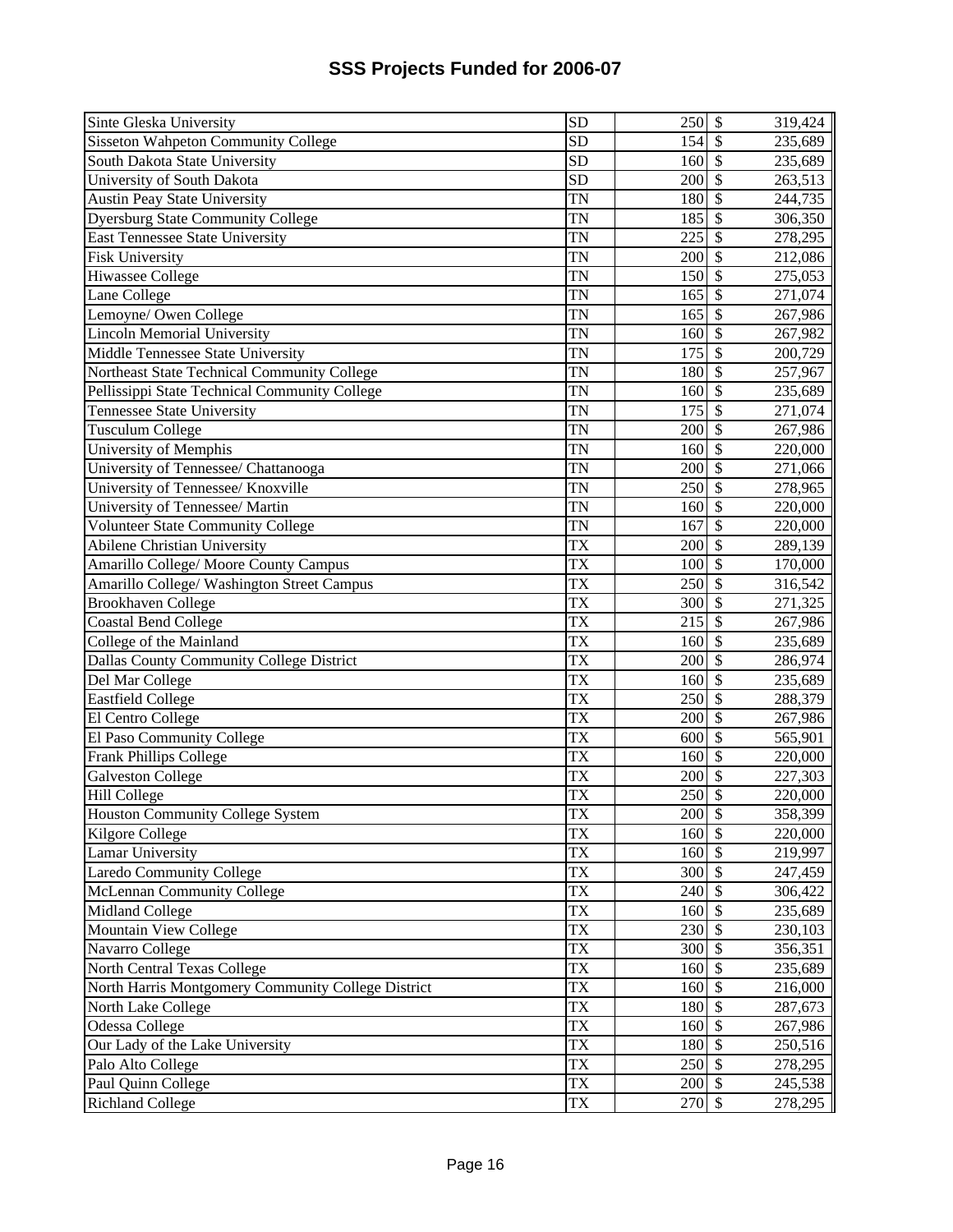| Sam Houston State University            | <b>TX</b>              | 160              | $\boldsymbol{\mathsf{S}}$ | 220,000 |
|-----------------------------------------|------------------------|------------------|---------------------------|---------|
| San Antonio College                     | <b>TX</b>              | 400              | $\mathcal{S}$             | 426,256 |
| San Jacinto College North               | <b>TX</b>              | 165              | $\overline{\mathcal{S}}$  | 235,689 |
| South Plains College                    | <b>TX</b>              | 160              | $\overline{\mathcal{S}}$  | 235,689 |
| Southwest Texas Junior College          | <b>TX</b>              | 275              | $\overline{\mathcal{S}}$  | 291,858 |
| Southwestern Christian College          | <b>TX</b>              | 150              | $\overline{\mathcal{S}}$  | 235,578 |
| <b>Sul Ross State University</b>        | <b>TX</b>              | 160              | $\mathcal{S}$             | 220,000 |
| <b>Tarrant County College</b>           | <b>TX</b>              | 165              | $\mathcal{S}$             | 242,986 |
| Temple College                          | <b>TX</b>              | 160              | $\overline{\mathcal{S}}$  | 223,040 |
| Texarkana College                       | <b>TX</b>              | 225              | \$                        | 242,298 |
| Texas A&M International University      | <b>TX</b>              | 160              | $\mathcal{S}$             | 235,689 |
| Texas A&M University/ Commerce/ TAMU    | <b>TX</b>              | 425              | \$                        | 498,509 |
| Texas A&M University/ Corpus Christi    | <b>TX</b>              | 160              | $\overline{\mathcal{S}}$  | 235,689 |
| Texas A&M University/ Kingsville        | $\overline{\text{TX}}$ | 240              | $\overline{\mathcal{S}}$  | 276,822 |
| <b>Texas Christian University</b>       | $\overline{TX}$        | 160              | $\overline{\mathcal{S}}$  | 202,256 |
| <b>Texas Southern University</b>        | <b>TX</b>              | 250              | $\overline{\mathcal{S}}$  | 213,923 |
| Texas State University/ San Marcos      | <b>TX</b>              | 200              | $\overline{\$}$           | 271,074 |
| <b>Trinity Valley Community College</b> | <b>TX</b>              | 350              | $\overline{\$}$           | 300,750 |
| <b>Tyler Junior College</b>             | <b>TX</b>              | 200              | \$                        | 225,904 |
| University of Houston                   | <b>TX</b>              | 215              | $\overline{\mathcal{S}}$  | 286,897 |
| University of North Texas               | <b>TX</b>              | 250              | \$                        | 327,564 |
| University of Texas                     | <b>TX</b>              | 275              | \$                        | 278,295 |
| University of Texas/ Arlington          | $\overline{TX}$        | 275              | \$                        | 287,334 |
| University of Texas/ Austin             | <b>TX</b>              | 160              | $\mathcal{S}$             | 220,000 |
| University of Texas/ El Paso            | <b>TX</b>              | 200              | $\mathcal{S}$             | 277,552 |
| University of the Incarnate Word        | <b>TX</b>              | 200              | $\overline{\mathcal{S}}$  | 235,689 |
| Victoria College                        | <b>TX</b>              | 160              | $\mathcal{S}$             | 235,689 |
| Weatherford College                     | <b>TX</b>              | 160              | $\overline{\mathcal{S}}$  | 235,689 |
| West Texas A&M University               | <b>TX</b>              | $\overline{225}$ | $\overline{\mathcal{S}}$  | 343,950 |
| <b>Western Texas College</b>            | <b>TX</b>              | 160              | $\overline{\$}$           | 220,000 |
| <b>Wiley College</b>                    | <b>TX</b>              | 220              | $\overline{\mathcal{S}}$  | 234,229 |
| College of Eastern Utah                 | UT                     | 200              | $\overline{\mathcal{S}}$  | 328,921 |
| College of Eastern Utah/Price           | UT                     | 160              | $\overline{\mathcal{S}}$  | 235,683 |
| Dixie State College of Utah             | UT                     | 200              | $\overline{\mathcal{S}}$  | 294,434 |
| <b>Salt Community Colleges</b>          | UT                     | 175              | $\overline{\$}$           | 303,680 |
| Snow College                            | UT                     | 200              | $\overline{\mathcal{S}}$  | 324,668 |
| Southern Utah University                | UT                     | 160S             |                           | 271,074 |
| University of Utah                      | <b>UT</b>              | 225              | $\mathcal{S}$             | 314,546 |
| Utah State University/ Logan            | UT                     | 190              | $\mathcal{S}$             | 278,295 |
| <b>Utah Valley State College</b>        | <b>UT</b>              | 150              | $\mathcal{S}$             | 234,228 |
| Weber State University                  | <b>UT</b>              | 285              | $\mathcal{S}$             | 381,858 |
| Dabney S. Lancaster Community College   | <b>VA</b>              | 250              | $\overline{\mathcal{S}}$  | 274,950 |
| <b>Hampton University</b>               | <b>VA</b>              | 190              | $\mathcal{S}$             | 278,295 |
| Lord Fairfax Community College          | <b>VA</b>              | 160              | $\mathcal{S}$             | 235,689 |
| Mountain Empire Community College       | <b>VA</b>              | 175              | $\overline{\mathcal{S}}$  | 275,596 |
| Norfolk State University                | <b>VA</b>              | 400              | $\overline{\mathcal{S}}$  | 400,423 |
| Old Dominion University                 | <b>VA</b>              | 200              | $\overline{\mathcal{S}}$  | 300,809 |
| Patrick Henry Community College         | <b>VA</b>              | 225              | $\overline{\$}$           | 302,770 |
| Paul D. Camp Community College          | <b>VA</b>              | 175              | $\overline{\mathcal{S}}$  | 253,872 |
| <b>Radford University</b>               | <b>VA</b>              | 150              | $\overline{\mathcal{S}}$  | 278,298 |
| Rappahannock Community College          | <b>VA</b>              | 175              | $\overline{\mathcal{S}}$  | 279,535 |
| Southwest Virginia Community College    | <b>VA</b>              | 300              | $\mathsf{\$}$             | 357,130 |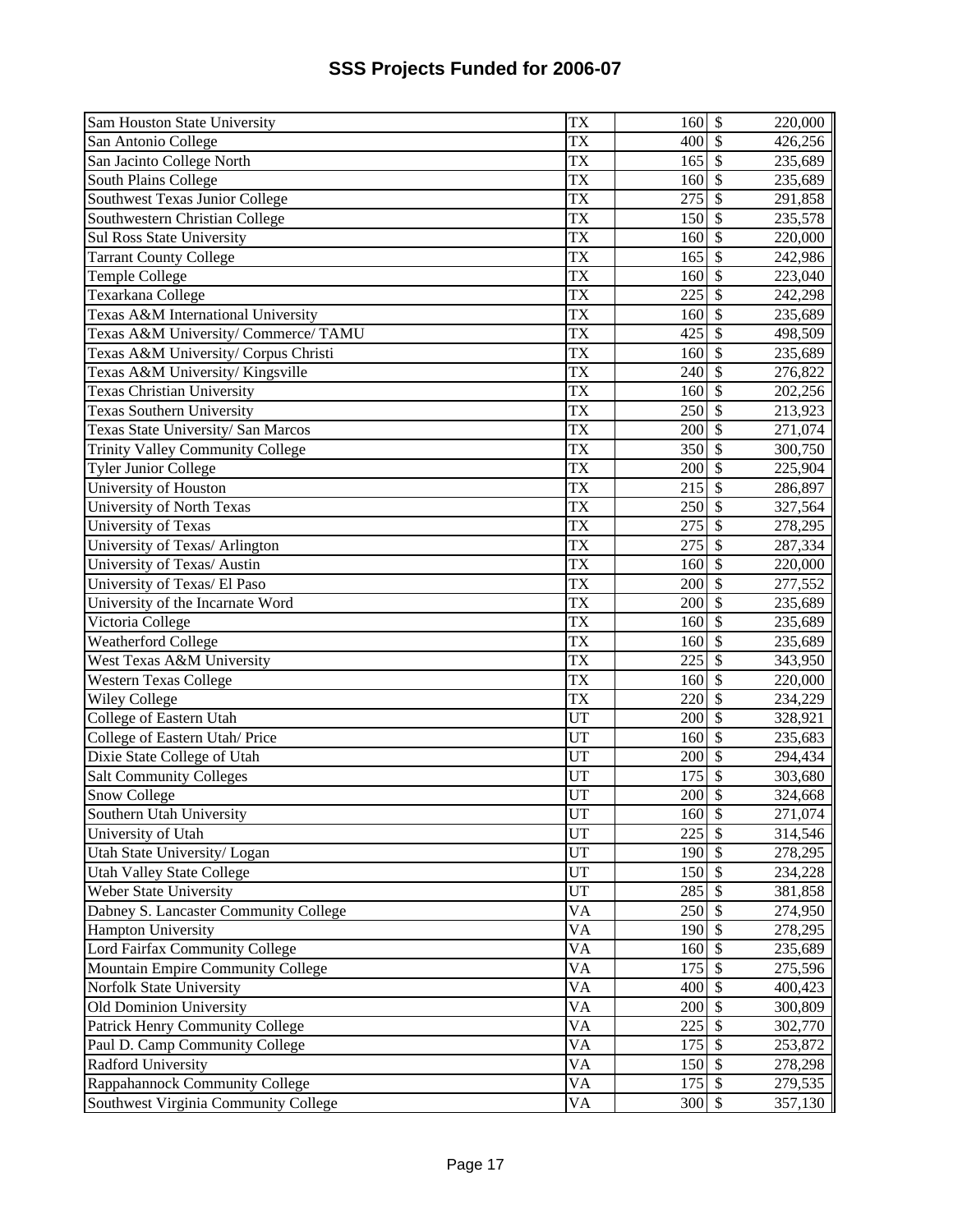| Thomas Nelson Community College              | $\overline{VA}$        | 160      | $\mathbb{S}$              | 220,000 |
|----------------------------------------------|------------------------|----------|---------------------------|---------|
| <b>Tidewater Community College</b>           | VA                     | 180      | \$                        | 267,986 |
| University of Virginia                       | $\overline{\text{VA}}$ | 190      | $\overline{\mathcal{S}}$  | 271,074 |
| Virginia Highlands Community College         | $\overline{VA}$        | 210      | \$                        | 342,917 |
| Virginia State University                    | VA                     | 200      | $\mathcal{S}$             | 305,435 |
| Virginia Western Community College           | <b>VA</b>              | 250      | $\overline{\$}$           | 267,700 |
| <b>Wytheville Community College</b>          | <b>VA</b>              | 235      | $\overline{\$}$           | 358,513 |
| Castleton State College                      | <b>VT</b>              | 230      | \$                        | 278,296 |
| <b>Community College of Vermont</b>          | $\overline{\text{VT}}$ | 200      | \$                        | 329,123 |
| Johnson State College                        | <b>VT</b>              | 235      | \$                        | 374,580 |
| Lyndon State College                         | $\overline{\text{VT}}$ | 190      | $\overline{\mathcal{S}}$  | 266,316 |
| Southern Vermont College                     | $\overline{\text{VT}}$ | 200      | $\overline{\$}$           | 261,535 |
| University of Vermont                        | $\overline{\text{VT}}$ | 225      | $\overline{\$}$           | 295,465 |
| Vermont Technical College                    | <b>VT</b>              | 190      | $\overline{\$}$           | 272,392 |
| <b>Bellevue Community College</b>            | <b>WA</b>              | 160      | $\overline{\$}$           | 235,689 |
| <b>Big Bend Community College</b>            | <b>WA</b>              | 186      | $\overline{\$}$           | 267,986 |
| Central Washington University                | <b>WA</b>              | 225      | \$                        | 267,986 |
| Centralia College                            | <b>WA</b>              | 215      | \$                        | 304,974 |
| Columbia Basin College                       | <b>WA</b>              | 200      | \$                        | 277,976 |
| Eastern Washington University                | <b>WA</b>              | 290      | \$                        | 378,276 |
| <b>Edmonds Community College</b>             | <b>WA</b>              | 160      | \$                        | 220,000 |
| <b>Everett Community College</b>             | <b>WA</b>              | 220      | \$                        | 328,764 |
| Evergreen State College                      | <b>WA</b>              | 180      | \$                        | 286,087 |
| Grays Harbor College                         | <b>WA</b>              | 160      | \$                        | 220,000 |
| <b>Green River Community College</b>         | <b>WA</b>              | 200      | \$                        | 278,295 |
| Heritage University                          | <b>WA</b>              | 160      | \$                        | 220,000 |
| Lake Washington Technical College - Disabled | <b>WA</b>              | 160      | $\overline{\$}$           | 219,791 |
| Lower Columbia College                       | <b>WA</b>              | 220      | $\overline{\$}$           | 340,337 |
| Northwest Indian College                     | <b>WA</b>              | 180      | $\overline{\$}$           | 247,500 |
| Pierce College Ft. Steilacoom                | <b>WA</b>              | 160      | $\overline{\$}$           | 220,000 |
| <b>Seattle Central Community College</b>     | <b>WA</b>              | 350      | $\sqrt{\frac{2}{\pi}}$    | 482,218 |
| <b>Skagit Valley College</b>                 | <b>WA</b>              | 230      | $\overline{\$}$           | 327,467 |
| South Seattle Community College              | <b>WA</b>              | 185      | $\overline{\$}$           | 281,190 |
| <b>Tacoma Community College</b>              | <b>WA</b>              | 200      | $\overline{\mathcal{S}}$  | 267,986 |
| University of Washington                     | <b>WA</b>              | 300      | $\$\,$                    | 423,796 |
| Walla Walla Community College                | <b>WA</b>              | 250      | \$                        | 380,187 |
| <b>Washington State University</b>           | WA                     | 160 \$   |                           | 220,000 |
| Yakima Valley Community College              | <b>WA</b>              | 200      | $\mathcal{S}$             | 281,778 |
| <b>Beloit College</b>                        | WI                     | $125$ \$ |                           | 267,986 |
| College of Menominee Nation                  | WI                     | 160      | $\mathcal{S}$             | 220,000 |
| Lac Courte Oreilles Ojibwa Community College | WI                     | 160      | $\mathcal{S}$             | 270,964 |
| Marquette University                         | WI                     | 280      | $\mathcal{S}$             | 486,617 |
| Milwaukee School of Engineering              | WI                     | 140      | $\overline{\mathcal{S}}$  | 235,689 |
| Northcentral Technical College               | WI                     | 170      | $\overline{\mathcal{S}}$  | 235,689 |
| Ripon College                                | WI                     | 160      | $\overline{\$}$           | 244,735 |
| University of Wisconsin/ La Crosse           | WI                     | 375      | $\overline{\$}$           | 359,636 |
| University of Wisconsin/ Madison             | WI                     | 275      | $\overline{\$}$           | 278,295 |
| University of Wisconsin/ Milwaukee           | WI                     | 250      | $\overline{\$}$           | 291,516 |
| University of Wisconsin/ Parkside            | WI                     | 160      | $\overline{\$}$           | 276,793 |
| University of Wisconsin/Platteville          | WI                     | 300      | $\boldsymbol{\mathsf{S}}$ | 348,516 |
| University of Wisconsin/River Falls          | WI                     | 200      | $\boldsymbol{\mathsf{S}}$ | 278,292 |
| University of Wisconsin/ Stevens Point       | WI                     | 210      | $\mathcal{S}$             | 271,784 |